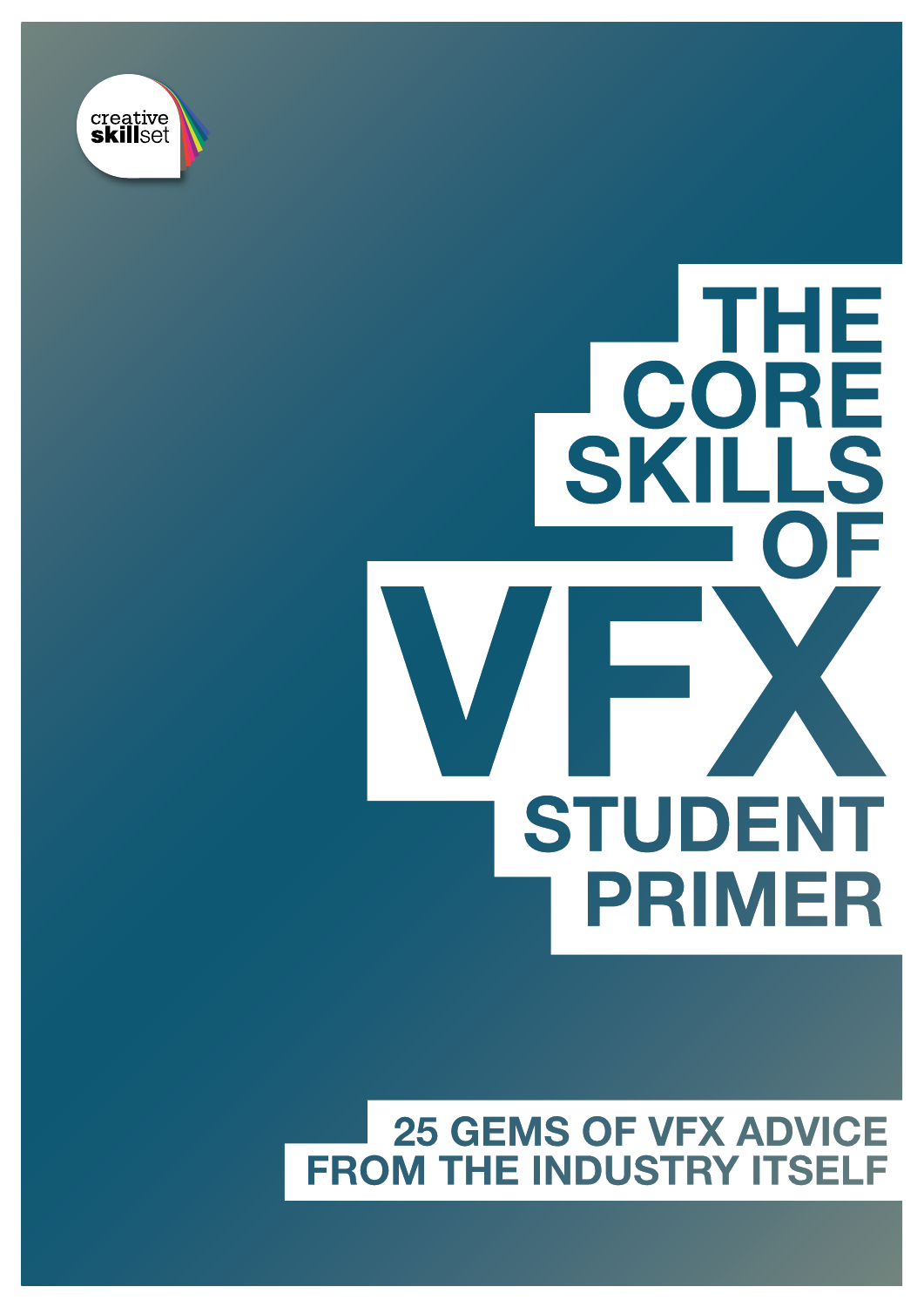### WELCOME TO THE CORE SKILLS OF VFX STUDENT PRIMER **25 GEMS OF VFX ADVICE FROM THE INDUSTRY ITSELF**

#### What's the Primer for?

In our conversations with the brightest and best of the VFX industry, we found whatever aspect of VFX skills were being discussed, a series of common core skills and attitudes that every new entrant should be armed with always popped up. So we gathered these together into this *VFX Core Skills Student Primer.*

Our VFX industry advisors wanted to give you the best head start to get into the VFX industry.

You can see the Primer as a companion to your studies, whatever they might be. Our advisors wanted this to be a helpful dose of reality, but also to inspire and encourage you.

It doesn't pull any punches; but if you supply the hard work and ambition, you'll find the Primer amazingly helpful.

This document isn't a training course or a software manual; it's more important than that. It's a guide to the aptitudes and behaviours that you can adopt to succeed in the world of VFX. The Primer is something you may want to check in with every so often to see how you're measuring up.

Whilst there's an abundance of information available nowadays about visual effects, from online video clips to websites and books, our advisors told us there's precious little that helps prepare learners for a career in the industry, or gives an insight into how you might be able to fit into the culture of professional VFX.

At first the Primer might seem daunting – 25 gems of advice from top experts – but these aren't a series of demands or prescriptions, they are helpful tips to the work culture of VFX from people who remember how hard it was to get guidance when they started. Internalise, live and breathe these guides to ensure a rewarding career in VFX. Taking the time to read this will repay you many times over in the years ahead.

For this current issue we've added something new: quotes from top industry professionals, which reinforce the 25 gems. This is not an academic document, it's a means by which one of the most exciting creative industries in the UK can speak to you directly. We hope you're up to becoming the next generation of pioneers in this industry.

#### **Start your journey into the world of VFX with this Primer. Our industry advisors wish you good luck!**

Saint John Walker Editor, the Core Skills of VFX Student Primer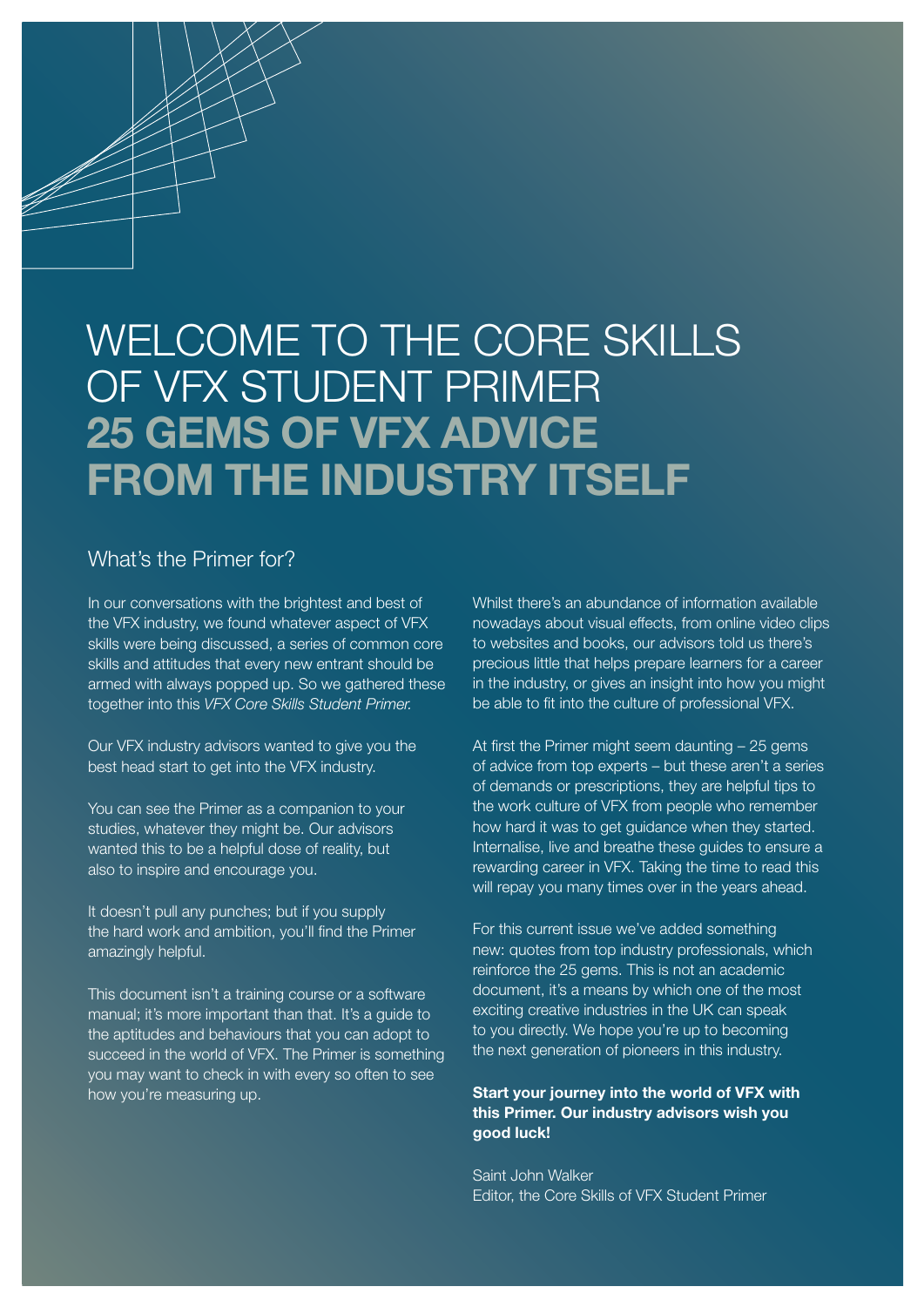### INTRODUCTION TO THE CORE SKILLS OF VFX STUDENT PRIMER

#### **25 gems of VFX advice from the industry itself**

If you are just starting to learn about VFX then this Primer is a good place to start. It represents the voices of over 100 visual effects experts who have successfully risen through the ranks from college or university themselves and who want to pass on their experience and advice to the next generation who are studying now.

The aim of this guide is to list the core skills and behaviours that are universally useful across all VFX



departments, companies and specialisms. It also hopes to dispel some of the common myths (it's not all about technology) and to give you advice on how to improve.

These 25 gems or points represent golden advice and guidance to carry with you and consult regularly as you travel along your path of study.

Let's go!

#### **CONTENTS 1.** WHERE DO YOU FIT INTO THE VFX SPECTRUM: SPECIALIST OR GENERALIST? **5 2.** PATIENCE, YOUNG SKYWALKER… **7 3.** VFX IS A TEAM SPORT **8 4.** VFX: WHERE EFFICIENCY AND CREATIVITY MEET **9 5.** ITS NOT JUST ABOUT YOU, IT'S ABOUT THE PIPELINE TOO **6.** DEADLINES REALLY, REALLY ARE DEADLINES **12 7.** SOMEWHERE, THERE IS A CLIENT **8.** CRITICISM IS A REQUEST FOR CHANGE **9.** EXPLAIN YOURSELF **15 10.** VFX AND THE PHOTOREAL: IS YOUR DRAGON REAL ENOUGH? **17 11.** TAKING PICTURES **12.** LOOK BEFORE YOU LEAP **20 13.** DON'T WAIT TO BE TAUGHT **14.** YOU'RE SURROUNDED BY EXPERTS **22 15.** LEARN THE VFX ABC **23 16.** VFX IS CINEMA, ART AND MATHS **23 17.** MATHS? THAT'S NOT WHAT I EXPECTED **24 18.** KNOW YOUR TOOL: THE COMPUTER **25 19.** FILM THEORY? **26 20.** VFX IS NOT NEW **27 21.** THE ART OF THE EDIT **22.** STYLE AND VISION **28 23.** OPTICS **29 24.** REMEMBER TO HAVE FUN! **29 25**. NOW SURPRISE US **30 POSTSCRIPT 1:** A WORD FOR PARENTS AND GUARDIANS **31 POSTSCRIPT 2:** SO, WHAT'S A PIPELINE? **32**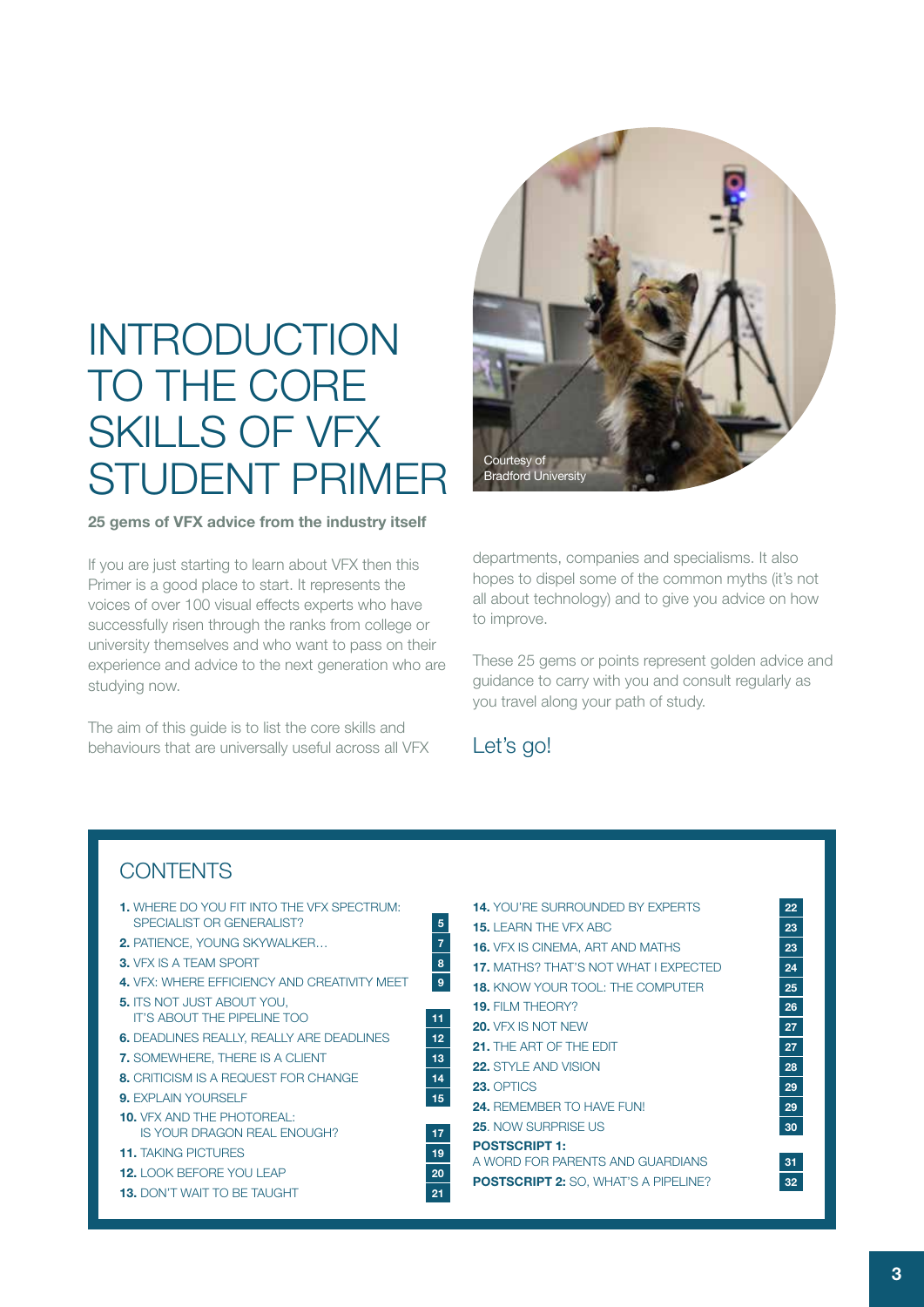

### WHERE DO YOU FIT INTO THE VFX SPECTRUM: **SPECIALIST OR GENERALIST?**

There's no one single type of person who makes it in VFX. People get there from a multitude of pathways, a multitude of studies; maths and physics graduates can help create new realistic simulations and design software and technical solutions, whilst arts graduates can bring the creative skills to fool the eye and make the pulse race quicker with startling new images.

Whether you have strengths in the arts or sciences or whether you're a mix of the two, it's good to start thinking about what role you'd really be interested in doing. For a start, are you a specialist who likes to work on perfecting one thing brilliantly for long periods of time, or more of a talented generalist, spanning across a range of tasks? Both these types of person will find careers in VFX.

Generally the bigger the company (and you have done your research, right?) the more specialist the job roles are. Smaller VFX houses or commercial departments tend to require generalists – people who can model, animate and light and can cover a range of functions to get the work done. Specialists, on the other hand, can get a kick out of seeing their contribution to massive team efforts, like feature film VFX. This isn't a cut and dried distinction of course, but it's a good idea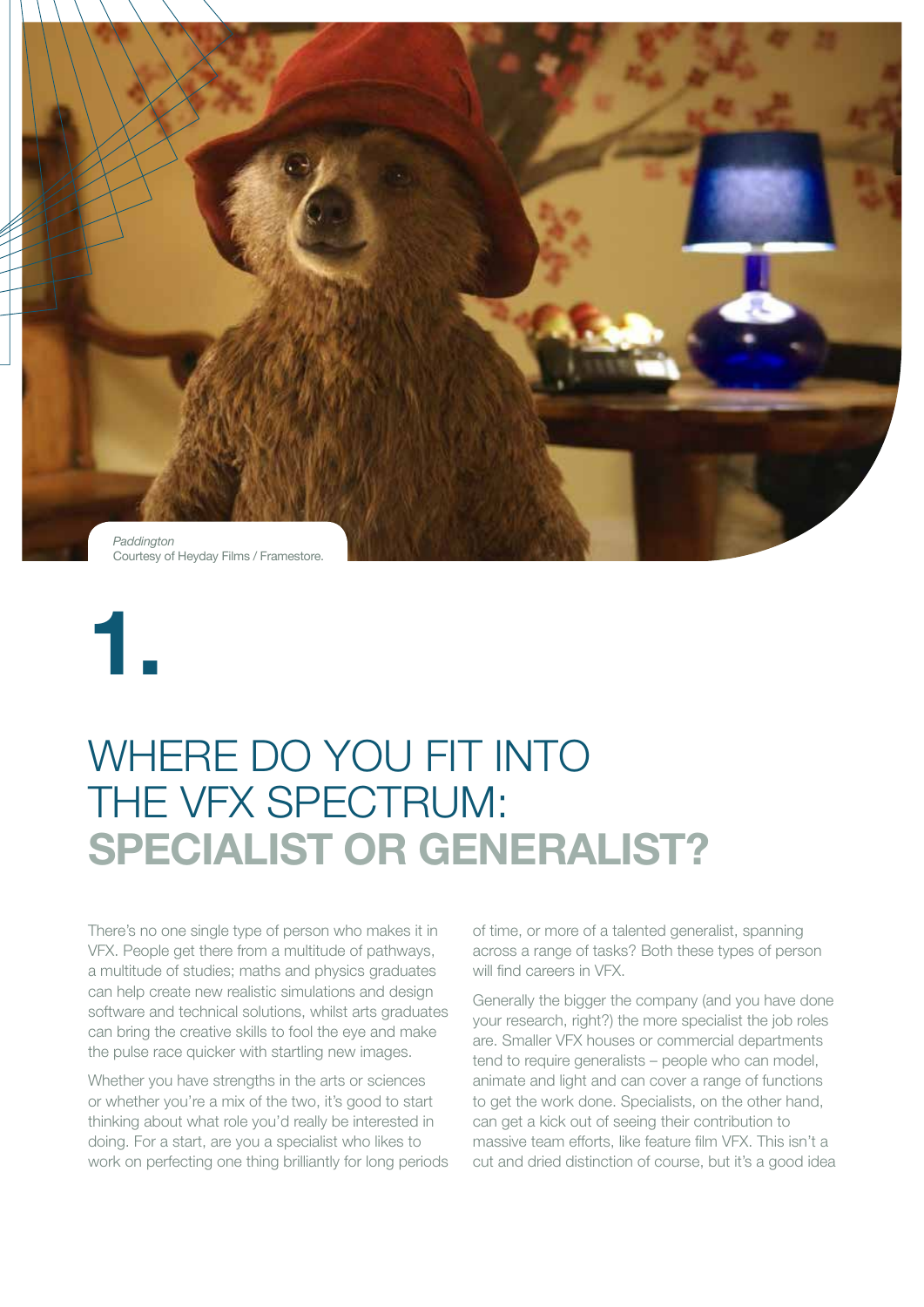to think carefully about where your strengths lie along this spectrum as you learn and progress, because that'll give you a strong steer about which kinds of company you may want to eventually work for.

"Generalist or specialist can often come down to how an individual company works. However, knowing the whole VFX picture will help you understand the overall process and work more effectively with other

#### departments."

Matt Leonard, Lead Lighting Instructor, MPC

To find out where you fit in, try out different roles and specialisms across VFX whilst at college – have a go at areas outside your comfort zone, too. If you're an artist, try Python; if you're a computer science kind of person, try digital sculpting in ZBrush. Find out what you are good at, what your strengths are and where they fit on the VFX spectrum.

Some students instinctively shy away from specialism, believing they need to dazzle prospective employers with the widest array of skills, thinking this gives them a greater chance of being employed somewhere, anywhere. This is a form of faking it and you'll be rumbled. Be true to yourself and you'll find your niche.

"A generalist will thrive in small companies or departments working in short form work where there are little jobs with quick turnarounds. Specialists can fit into larger teams where the pipeline becomes more complex. Generalists who can handle most skills are invaluable, but make sure if you label yourself a generalist you really can handle what you claim to extremely well!"

Phil Dobree, Creative Director, Jellyfish Pictures

Also some students mistakenly think generalist implies some kind of second-class role. Not at all – if your work's good, companies will bite your hand off. Don't be afraid to proudly label yourself as generalist to let everyone know.

Another way to think about this spectrum of talent is from the recruiter's point of view. The easier you can make it for the employer to know which particular area you're good at, whereabouts you are on the spectrum, the better the chance you have of being hired into the right role in the right company. Employers like rough diamonds that have a little bit of shape already.

"The best team is made up of a mix of generalists and specialists so you can all work together to get the highest quality results with the best possible workflows. There is always another or different way to solve a problem in VFX and the more approaches you are aware of, the more informed and impressive the final output will be."

#### Ceylan Shevket, Global Head of Tech Animation, MPC Film

So, try the breadth of experience, but also taste the depth of specialism and then assess whether you're more of a generalist or specialist. That way it'll be easier to find the most rewarding work for you.



*Paddington*  Courtesy of Heyday Films / Framestore.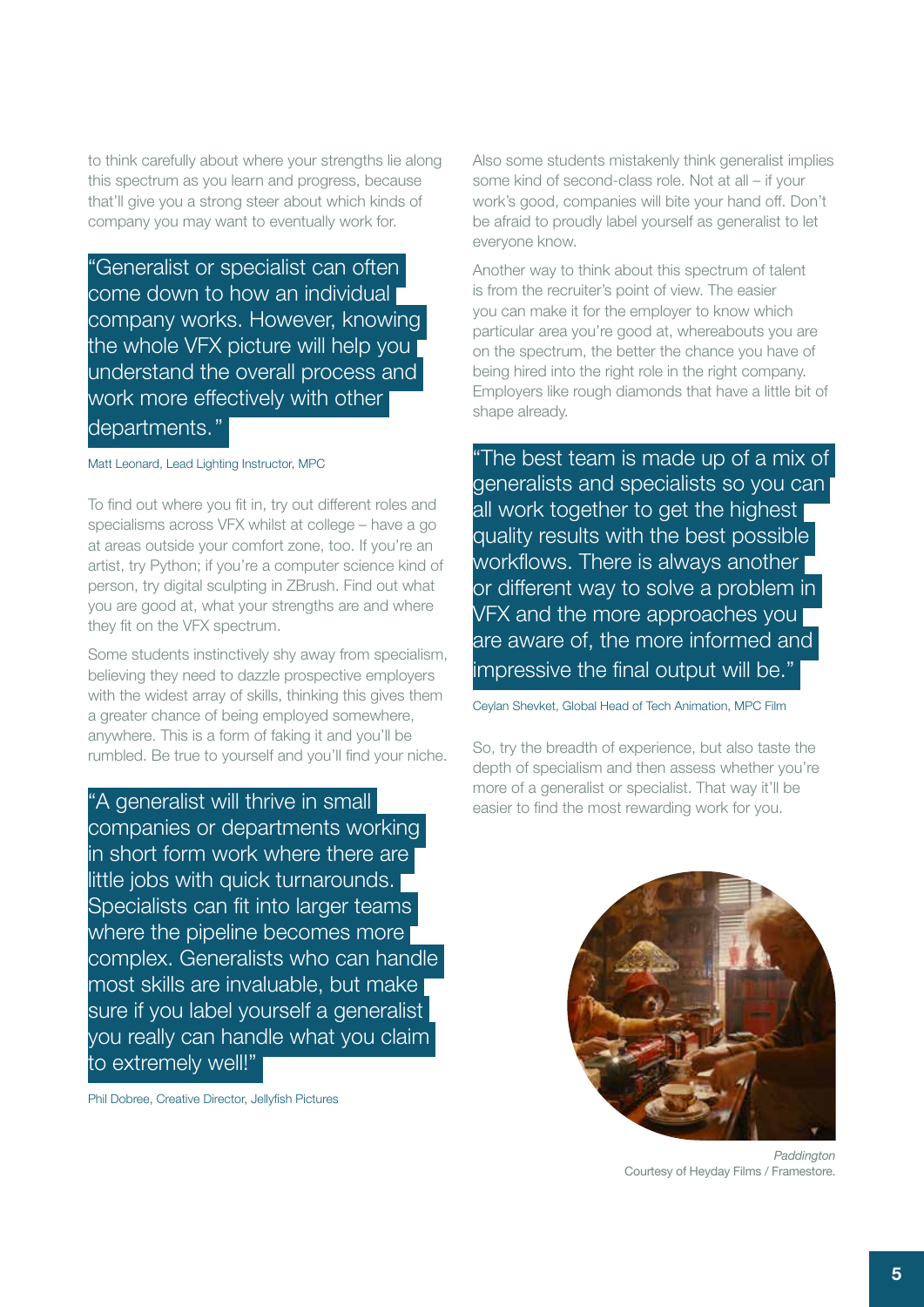### PATIENCE, YOUNG SKYWALKER…

It's great to be ambitious but this stuff takes ages to learn and refining a shot and paying attention to detail often needs to take a large proportion of your total time – but it's worth it.

"We see a lot of reels where graduates have tried to do too much. Sometimes it can take just one or two really polished and professional looking pieces to get you the job – we don't need an entire short film!"

#### Amy Smith, Head of Recruitment, Framestore

Don't rush. Try to master the basic techniques before embarking on that dystopian sci-fi film you always wanted to make. A showreel with a few detailed quality shots will get you work. Take your time – recruiters really notice where shots are refined and meticulous and they'll notice if your roto is a couple of pixels out or your key edges are artificially blurred. Take time to get it looking right.

Courtesy of MPC

If you're learning VFX at college or university, don't rush ahead. There's a reason why your course has been designed the way it has. Serve your time getting things right before rushing into what you consider the more exciting chance to make your own magnum opus. Displaying strong narrative filmmaking and cinematography skills is great, but if your work lacks the bedrock of decent modelling, animation, texturing, lighting or compositing skills it means you end up pleasing no one.

"Quality over quantity. Start with simple concepts and execute them beautifully and brilliantly with attention to detail rooted in reality."

Andrew Schlussel, Global Head of Training and Development, MPC

"I made a total mess of my showreel. I tried to do it all – playing around with techniques, really far-out concepts, prioritised narrative over technique. These days a reel like that would struggle to get you an interview. Fortunately back then it was a less crowded field – but I still had to work my way up and didn't get an artist job straight away."

Gavin Graham, Head of 3D, Double Negative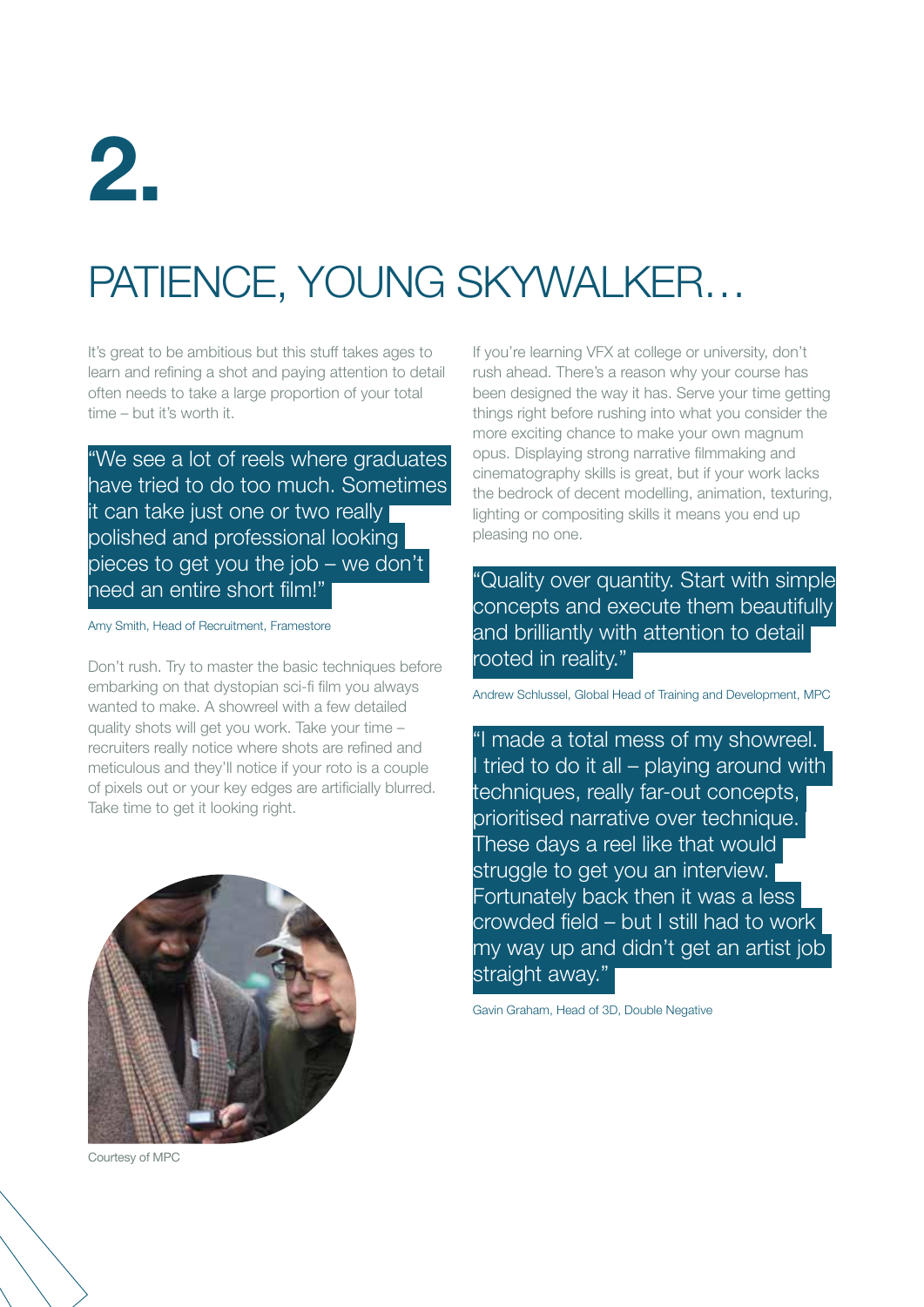### VFX IS A TEAM SPORT

To try out different specialisms, teamwork is the way to go. To be able to show evidence that you are a team player who has tried different roles is a powerful statement at any job interview. Chances are you'll have a better visual product for employers to view. However, a word of warning – be aware you'll need to explain clearly your contribution. It's quite possible the recruiter has seen other members of the same team, so will be keen to get a good idea of who did what – so no exaggerations please!

"Learn how to build 'human readable', truly collaborative VFX set-ups that allow for sharing, art direction and quicker revision. This needs to be a habit formed at the start of any journey in learning VFX."

Ian Murphy, Training Lead, MPC

VFX is often created by a large team of individuals. A team-player attitude will win you friends very quickly. As a member of the team, you need to do enough to any creative asset to ensure it is passed on to the next person to a standard that enables them to contribute efficiently and creatively too. Depending on the size of the facility, there may be a dozen or more people working on a single shot and each one of them will bring something of their own creativity to it. Get to know the rest of the people you're working with and understand what they do and how you fit in to the bigger picture. Discuss the work with them, particularly with the people you're handing over to. What could you do to make their lives easier? Be willing to pitch in and learn new skills too if there's a challenging situation – a 'can-do' attitude will be noticed and it's a good reputation to have.



Courtesy of University of York

VFX is a team sport – so it is important to remember from the beginning that you don't have to be excellent at every aspect of VFX production.

"Just as important as your ability as a VFX artist or technician is your ability to communicate with those around you and take responsibility for your part in the shot/production you're working on. This ability can be forgotten when your head is down and you're involved with what you're doing. Think outside your box and try to understand the part you play in the bigger picture – it is probably the one most important thing that will help you get on in the business."

Phil Dobree, Creative Director, Jellyfish Pictures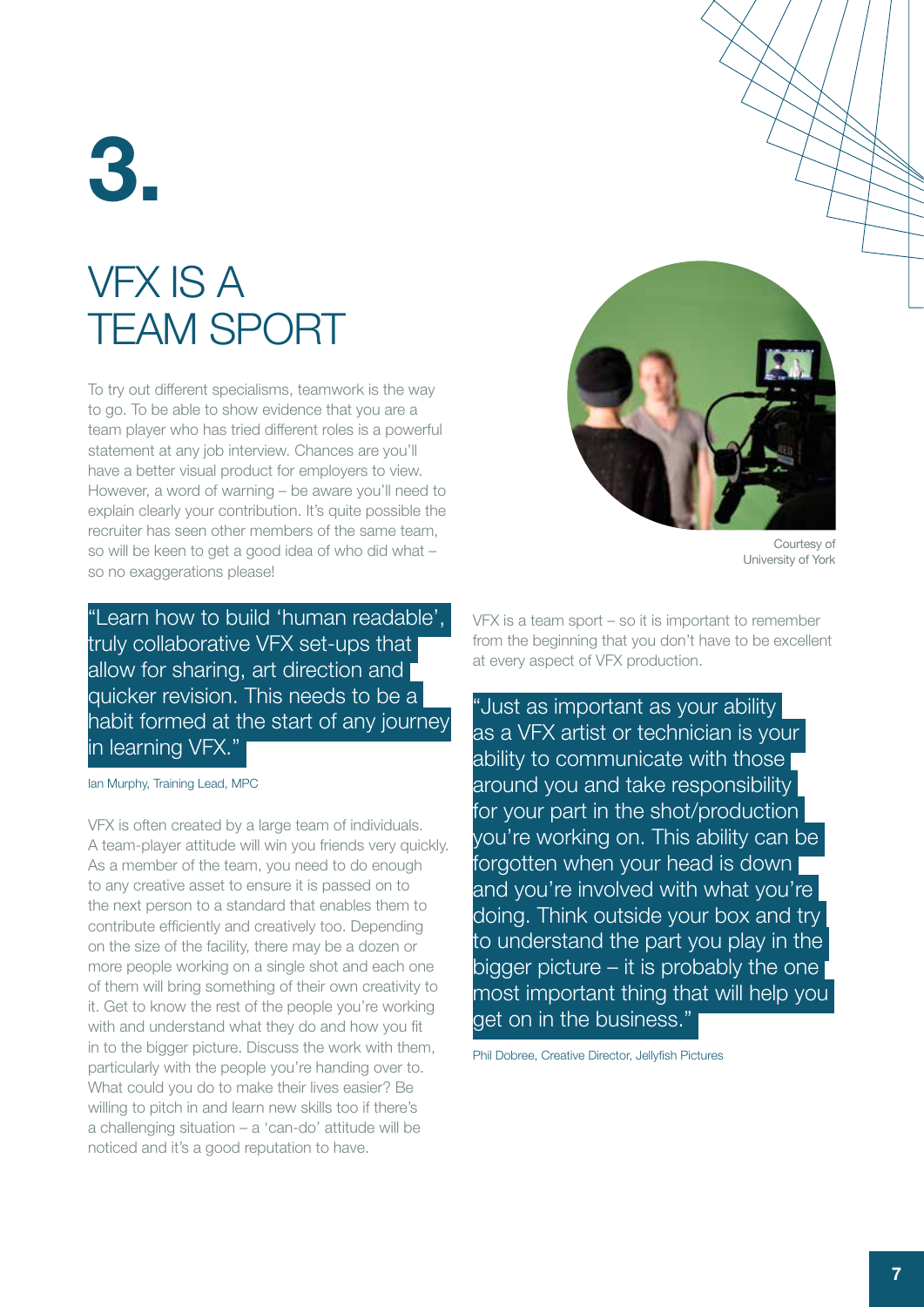

### VFX: WHERE EFFICIENCY AND CREATIVITY MEET

In order to understand the VFX industry and its operations you need to understand the underlying need for efficiency in image and data that is essential to making successful VFX.

The word efficiency has a bad press, sounding soulless and more than a little corporate but actually it is all about achieving the best quality in the time you've got.

When you create images or assets you need to complete the task to specification, not to perfection. Perfectionists only slow the process down because they can't let go. Think ahead; in most VFX work it's important to get the overall foundations of the problem worked out and get some feedback on what you have done before getting carried away with fine-tuning tiny details or adding polish.

It's important to understand the detail and amount of work needed to successfully fool the eye and get the job done. This often means finding appropriate solutions within the parameters you've got. As an example, there's no point using a processor-hungry particle system for a shot that features fog in the distance if shooting dry ice with a video camera will do the job. There's no point creating a complex simulation of a simple building falling down if a crafty animation will do the job more data-efficiently, or stock footage can be used.

It's important to remember it's not about reproducing the real world in 3D but mimicking it. Cheat creatively where you can to save processing power and rendering time. Work with simplicity in mind – unfortunately people often try to fix problems by adding more complexity. For instance, if your CGI lighting doesn't work, it's tempting to add another light, but this may have negative repercussions later down the pipeline.

Use 2D images, bake lighting and occlusion into textures, or render out elements in separate passes. You don't need to model the back of objects if the camera isn't going there! That's being efficient and saving time.

 "A lot of the time I see inexperienced artists doing things just because they can – to show the world they can do it, whether or not it is required. A frequent example would be the desire to render motion blur and depth of field in 3D when it is very often better done in 2D. Don't be someone who only learns this the hard way  $-$  by  $\blacksquare$ waiting for a render that is never going to finish!"

Dave Cook, Head of CG, Jellyfish Pictures



Courtesy of National Film and Television School / Compositing Coach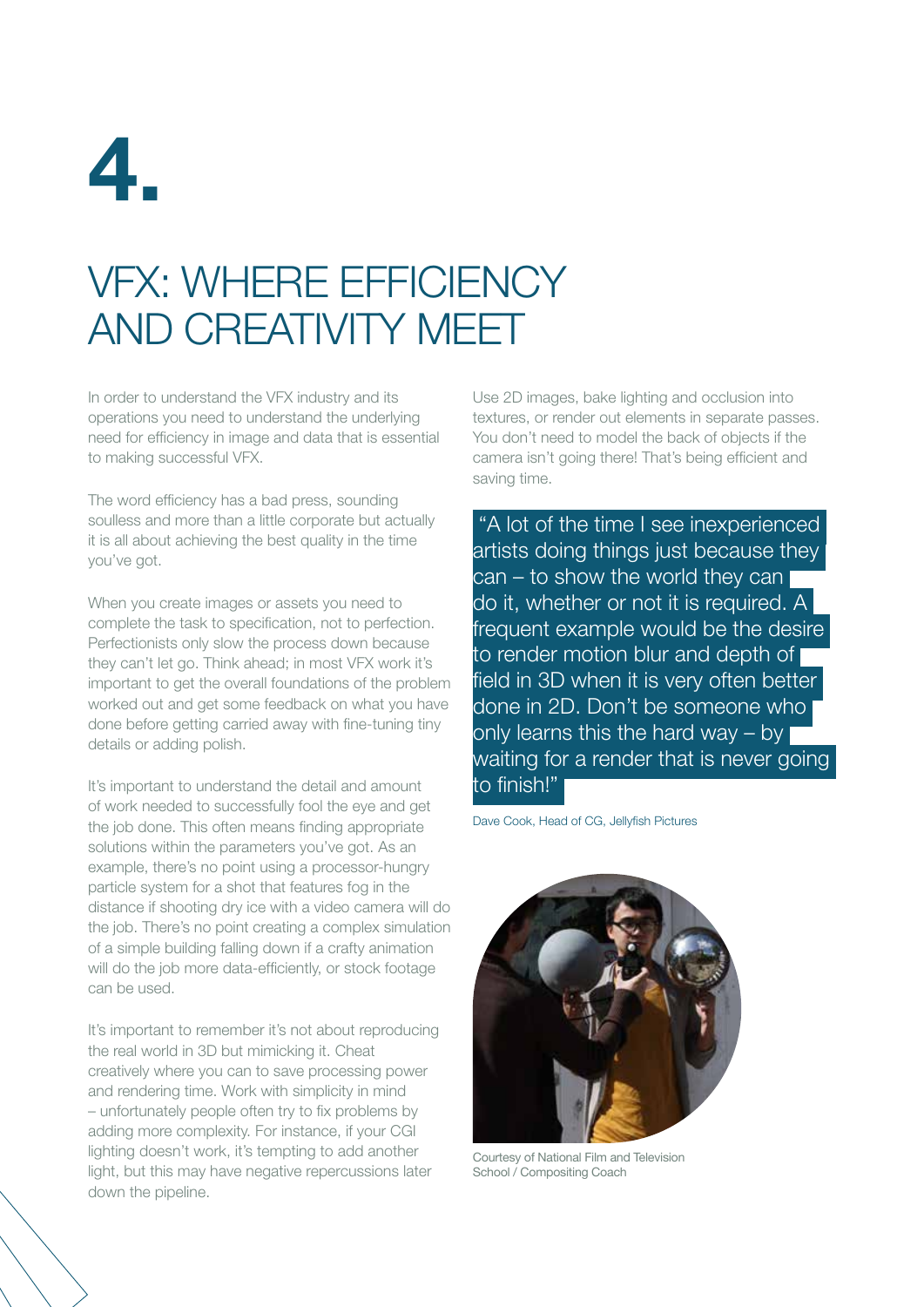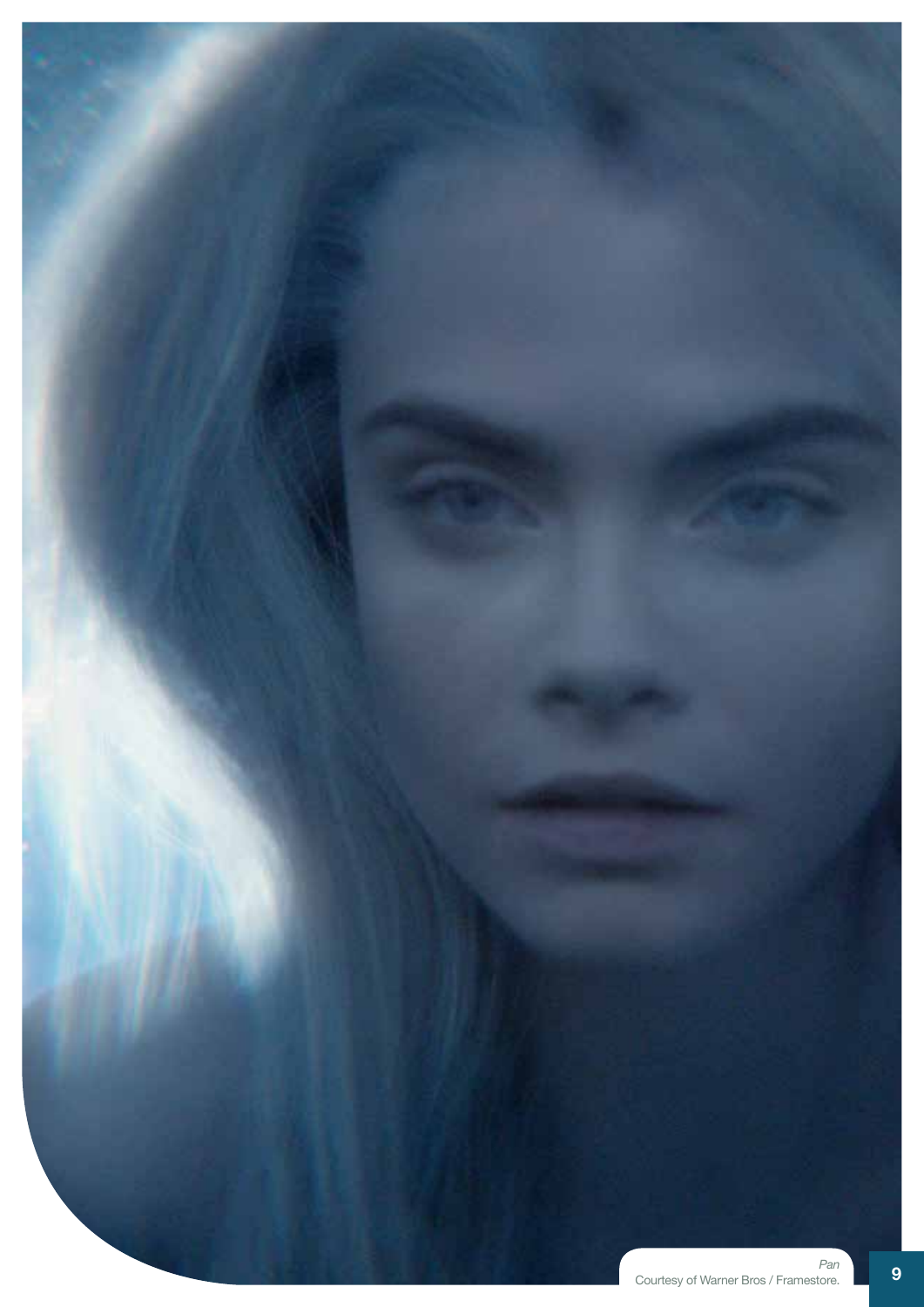### ITS NOT JUST ABOUT YOU, IT'S ABOUT THE PIPELINE TOO

VFX these days is about pipelines, not single software solutions. Your work often slots somewhere into a chain consisting of a multitude of complex tasks carried out by many others. Understand your contribution to the whole pipeline and what YOU need to deliver to make it work. What you do ripples out and has repercussions beyond just the next person in the pipeline. It's great to have an overview of the whole workflow; you'll win friends higher up the food chain by passing on work that is efficient and doesn't leave them with headaches. Try to second-guess certain issues or pitfalls that might cause problems later and solve them, building your work in such a way that it allows for the last-minute changes that you will inevitably be asked to perform so that revisions can be implemented quickly.

People are pipeline too! People are the glue that holds things together, so don't be afraid to communicate to others in the pipeline if you are unsure of what you need to create for them. Get to know who to talk to in the chain. Get along with the people who are in your pipeline – sometimes it pays to listen to their ideas and get their perspective.

For all the tech and people involved, it can be the simplest of things that can cause the biggest problems. Are you using the right file-naming convention? Will it be clear to the next person what you have done? Don't assume they are telepathic!

Breakdowns on your reel can be a good way to show you understand about pipelines – revealing the elements that went into the shot can tell recruiters you know what is important. Even if your shot is a team effort, your breakdown can emphasise that you have experience of a pipeline, no matter how simple.

It's often said students think about the end product they want too much and don't think through the stages of the process and how they can get there. This is ironic since it's the processes and planning you can show that will get you the job, not just the end result.

**You can see an example of a pipeline on page 32.**

"All large and many mid-size VFX companies require a complex pipeline in order to produce the hundreds of shots per month required for today's film industry. Understanding where your data is coming from and going to not only helps you but those around you. Communicating up and down stream can often be one of the most important aspects of your day."

Matt Leonard, Lead Lighting Instructor, MPC



Courtesy of National Film and Television School / Compositing Coach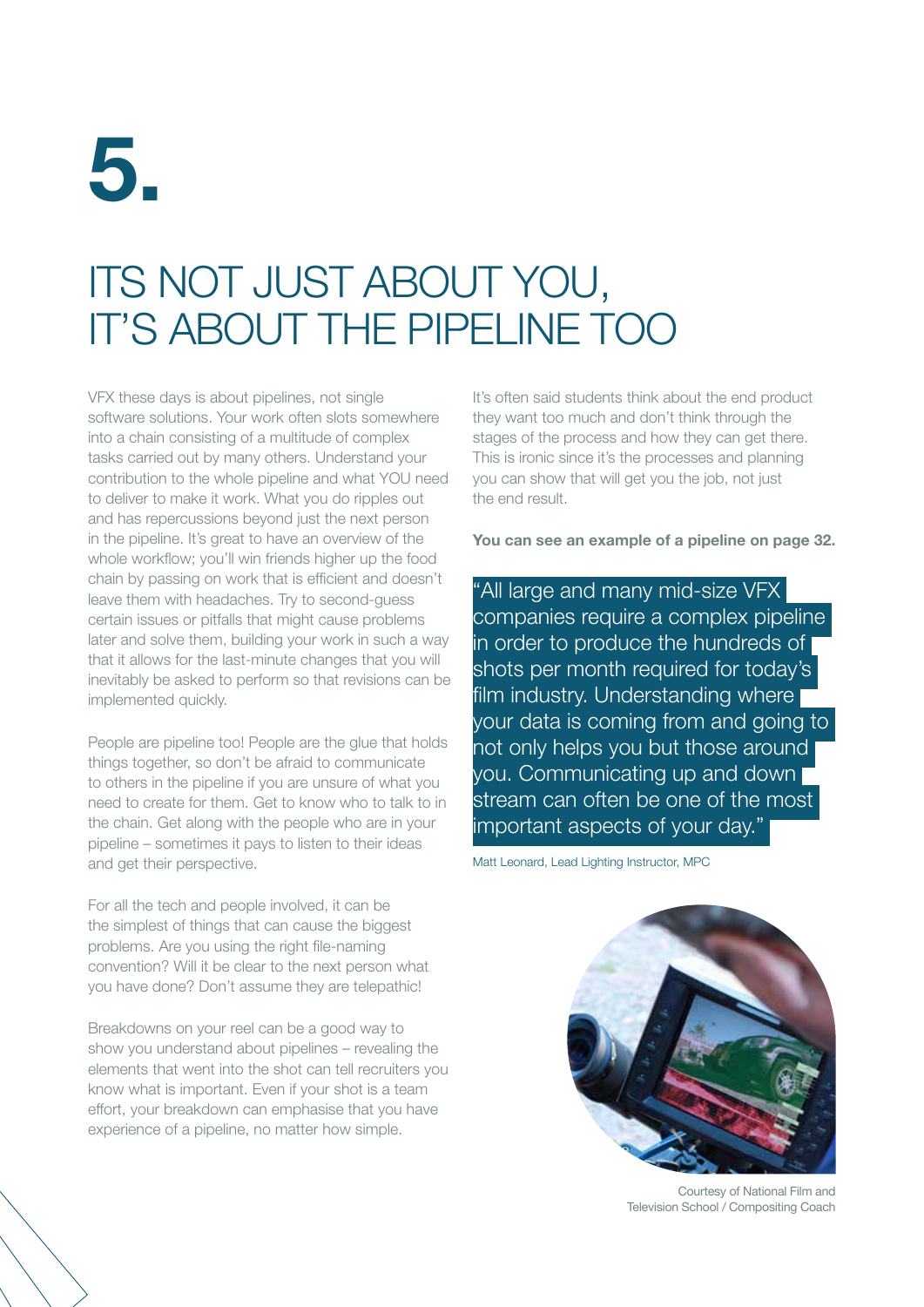

### DEADLINES REALLY, REALLY ARE DEADLINES

#### No, really.

At school and college sometimes deadlines can be stretched or deferred, but not in the professional world of VFX. You'll gain the respect of the whole team if you are dependable and hit your deadlines.

It's important to realise you can't work on any product to the level of perfection you might think it deserves. The allotted time is all you've got. There'll always be room for improvements, but that's not the point. Keep things simple. The encroaching deadline always trumps any work completed to your own level of perfection. Doing what's needed so the shot works is essential.

VFX is creative work and there's always a level of unpredictability involved. It's not unusual to work late or even the occasional weekend as deadlines approach.

It's useful to have a 'Plan B' if things don't go to schedule – what can you jettison to get the task done at the right quality? What are the shortcuts you can take? Can you use fewer textures or simpler shading? Of course there can be a lot of pressure as deadlines loom, but there's also a real sense of satisfaction and achievement to be had from nailing the shot in time.

"My number one rule for deadlines? There's no such thing as a 'soft deadline'; each and every one is a 'hard' deadline because missing even one has a hard direct knock-on effect to your colleagues downstream and each is acutely felt."

Lauren Knowlton-Parry, Head of Production, MPC

"Sometimes junior staff dive straight into a shot without thinking it through enough. That often means more fixes and ultimately more time spent on the shot. The old adage of 'more haste, less speed' is very true in VFX and will help you hit those all-important deadlines."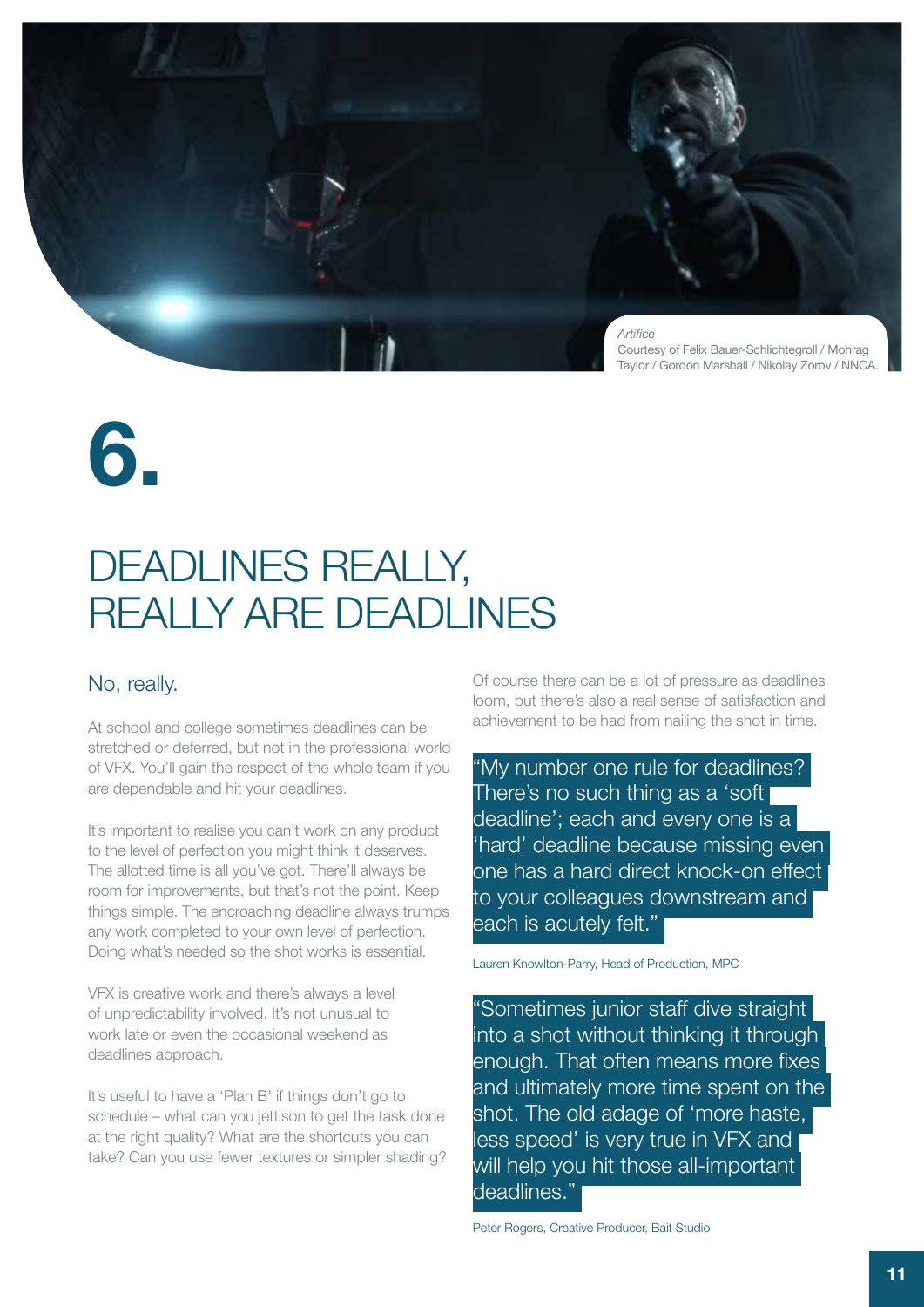### SOMEWHERE, THERE IS A CLIENT

In the industry it's about getting the shot right for someone else – not for you – and you need to be professional about it. You are working towards a client's satisfaction, usually communicated through your line manager. This doesn't necessarily mean your work is uncreative – there can be great interpretation involved; much leeway for the artist to put their mark on the work.

Completing the brief to the client's satisfaction is more important than what you may personally think is fantastic or finished.

At the end of the day, VFX is a service industry and you have been 'commissioned' to produce some work for a client and you are being paid to deliver that. If the client doesn't like what you have produced, it's usually down to personal taste or it needs to fit in with other shots in the film you haven't seen. Don't take it personally!

In certain companies, there's a skill in secondguessing and pre-empting the client's future comments or requests. They need to feel it is their vision, realised through you. There's little room for prima donnas in VFX – if you want to get paid!



Courtesy of University of York

"Let's face it  $-$  you're going to work long hours sometimes under stress with complex software tools and a short time scale: sometimes it's hard not to take it personally. However, I the work is not yours: it belongs to the studio and the director and they are going to make changes. When the going gets tough and you've changed the shot for the umpteenth time, remember you are part of a much bigger picture so don't take it too personally."

Matt Leonard, Lead Lighting Instructor, MPC

"It's a good idea to try to educate yourself as much as possible about the client's taste. If they've directed other films, watch them. Have a look at what they've been approving and kicking back on the film you're working on. Do they like things subtle and underplayed or huge and flamboyant? Do they prefer gritty reality or stylised choreography? If you make something that looks like a natural fit for their kind of filmmaking, they're much more likely to approve it."

Eugenie von Tunzelmann, CG Supervisor, Double Negative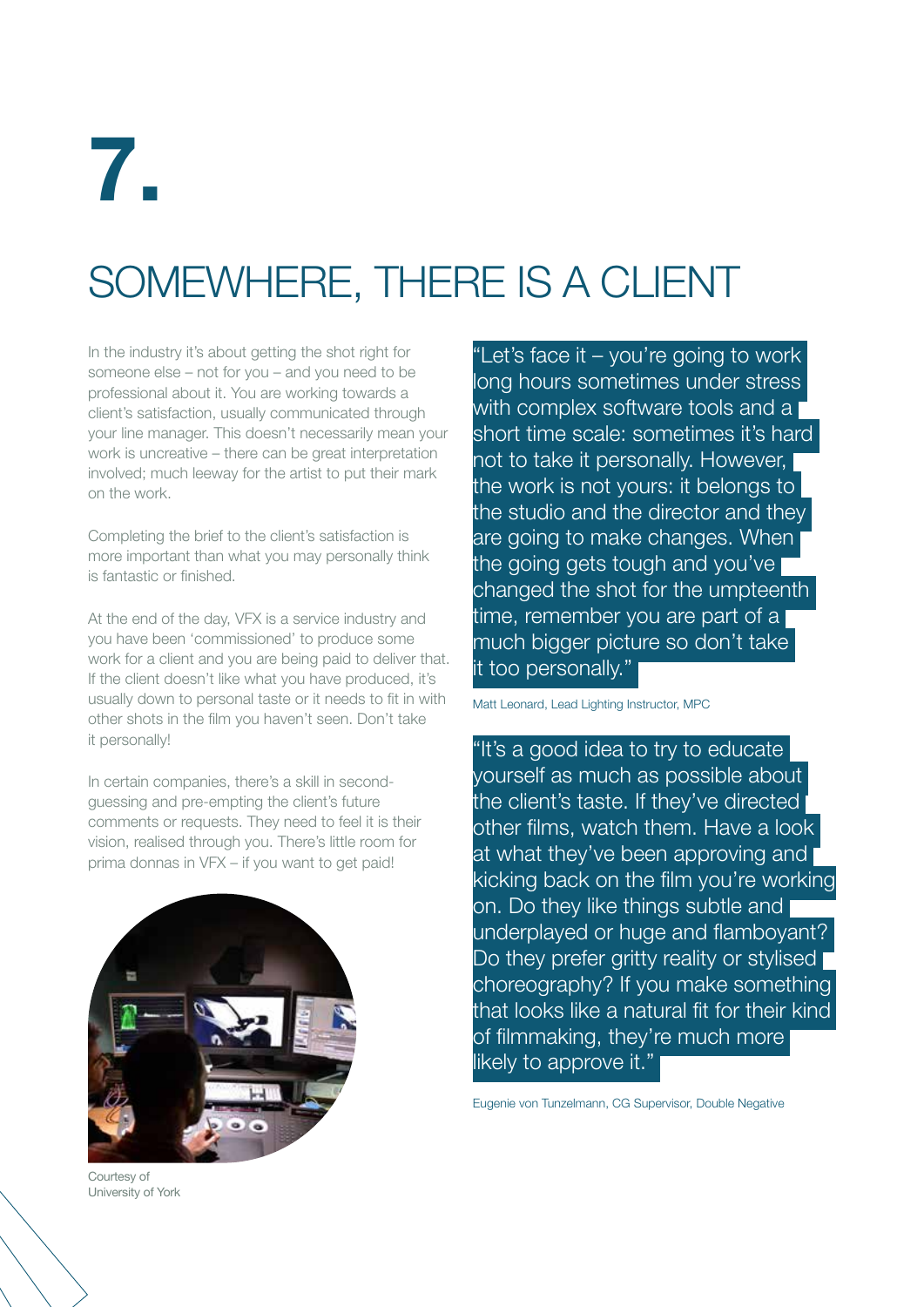### CRITICISM IS A REQUEST FOR CHANGE

Many new entrants find it hard to take criticism, because at university criticism is often diplomatically or sensitively presented and usually lacks blunt commercial imperatives.

A better way to look at it is to accept criticism as requests for change and not a slur on your sensibilities. Taking and adapting to criticism positively and dispassionately is of prime importance – leave your ego at the door.

Don't get attached to shots or think you'll gain brownie points for needless flourishes and embellishments. Part of this is accepting there's no right way to do a shot and your pet approach may not be the one required. There are always a few ways to achieve a finished shot and it's your line manager's call regarding which approach you should take. If he or she wants you to change those delicate and tasteful flourishes you spent hours putting into the shot with something you consider brash and vulgar, they're not being cultural vandals – they probably see the bigger picture and know what the client wants more than you do.

Don't get attached to a certain solution or a particular shot. It could be brilliant and yet still be cut from the film. The actual edit of a film is sometimes evolving as the VFX are created and this means certain shots may never be used. Get over it!

"Whilst it's always great to hear how happy someone is with your work, when someone tells you where your work can be improved that's when they can help you raise your game to the next level."

Lucy Salter, 3D Artist Manager, Double Negative

All the people you respect in the industry got there because they treated the criticism they received as a vital part of their self-development and used it to progress to where they are now. Take a leaf out of their book. Don't shy away from being transparent about the work you are doing. Show it when asked. It's an opportunity to grow.

"Artistic direction and interpretation is subjective – you may produce some amazing work but it might not meet the client's vision. Don't take this personally. It happens to the most experienced artists."

#### Stuart Penn, CG Supervisor, Framestore

Incidentally, in large VFX organisations HR appraises you on how successfully you respond to criticism and requests. Straight feedback and hard truths are the most direct way to get your work done, so don't expect diplomacy – there's no time for that.

"Learning how to interpret feedback is a key skill. Much of the time it's not about following the letter of the critique (like 'make that 20% brighter') and more about using your artistic eye to create changes that makes the shot feel 20% brighter. The best artists grow to learn how different supervisors deliver feedback and use their skills to provide them with the look they are after."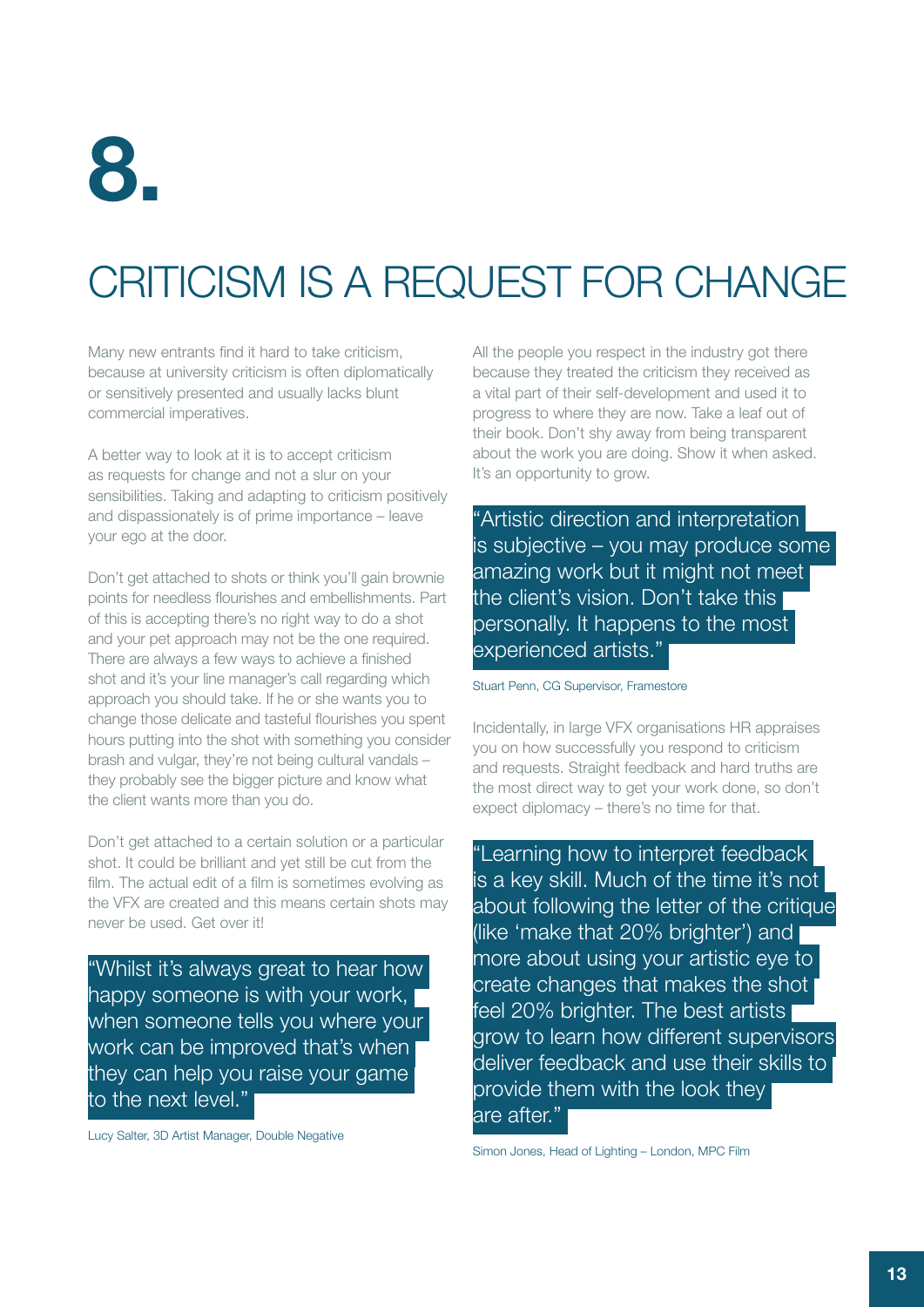### EXPLAIN YOURSELF

Get used to the idea of presenting your work and explaining yourself.

In a large team you may go to 'dailies' sessions and in smaller teams, informal desk-based review sessions may be involved. It is important to speak up in these sessions and describe what you have changed since the last time the client/supervisor saw the work and what decisions you have made on the way. You need to explain yourself and the strategy you are using to nail a certain shot, the journey you are on and where you are going; giving those around you progress

on what you have done thus far and how you will proceed. It's about having a narrative that allows others to have faith in what you are doing. You don't need to be a great orator – just tell it like it is.

Don't be afraid to speak up to your supervisors during review sessions. If you have ideas on how to make the shot look better or get it done quicker then say so, but don't take it personally if they want to take things in a different direction. A supervisor will be seeing a large number of artists and shots and there is a certain amount of 'selling' your work that you have to do.

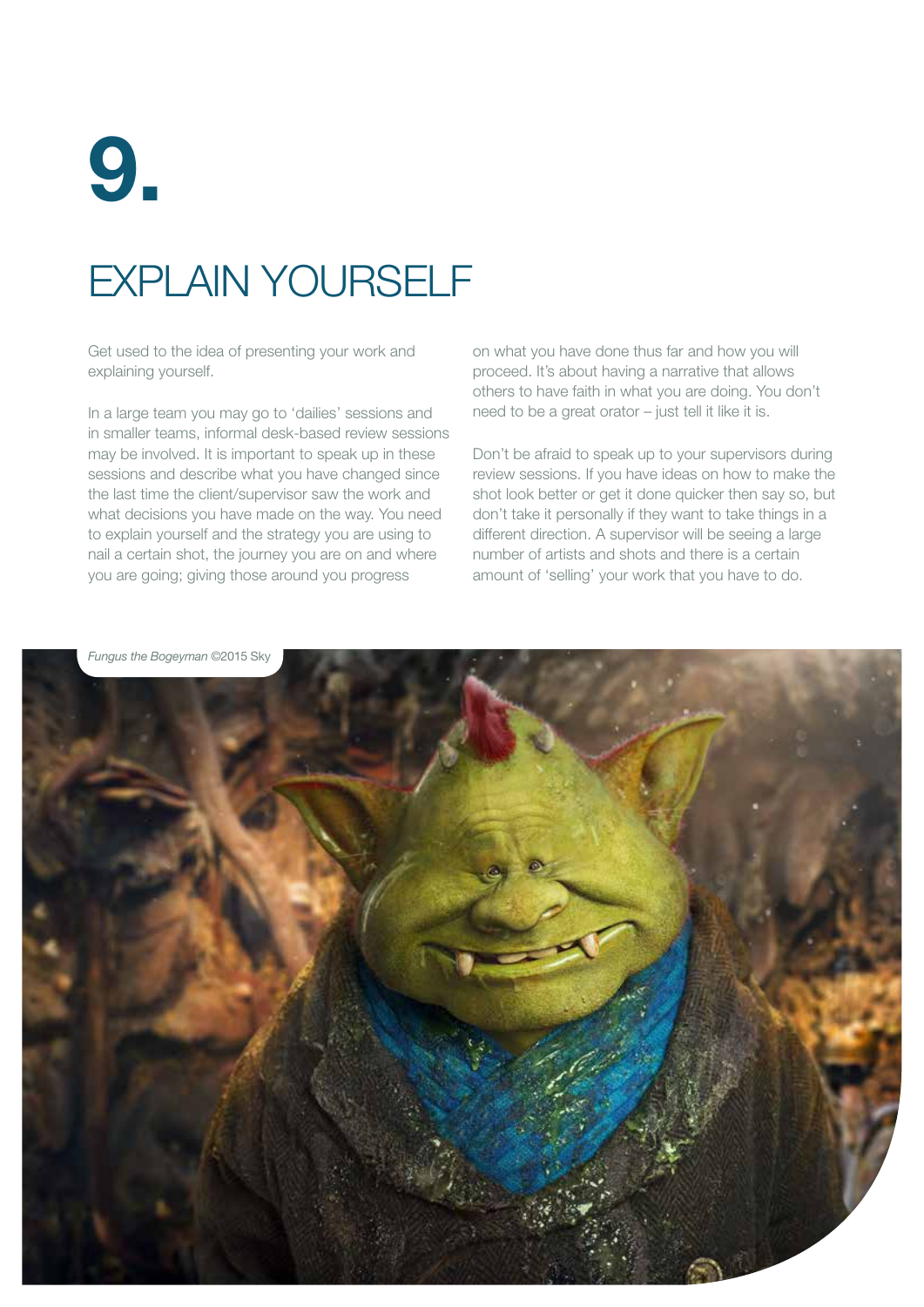Being honest pays, big time. It's human nature to try and cover up or ignore problems, especially if you think others will be judging your ability to do the job properly. In VFX, small problems easily snowball into huge issues as they pass through different departments and you need to understand that there'll be trouble further down the line if you don't communicate now. It's VFX karma.

"You are already a good speaker. When you are with friends or loved ones you speak in a comfortable, confident way that is engaging. The key to speaking to groups is to be the same comfortable, confident person you are when you're speaking one on one."

Andrew Schlussel, Global Head of Training and Development, MPC

It's not a sign of weakness to ask for help when you are struggling. You'll be respected because you are ensuring the project keeps on track.

Also, be honest with regard to estimating time. A supervisor or other team member needs an honest overview of how long something will take in order to structure all other aspects of a shot/sequence/show properly. If you've got two days but you think it'll take four, tell them. They'll be much happier if you're honest so they can draft in some help and still hit the deadline!

Remember everyone makes mistakes and new entrants aren't expected to be the perfect, finished article.

"When you get into dailies and your submission comes up on the screen, tell the supervisors what you've done – what you've worked on in the shot (Animation? FX? Lighting?), how well you think it's working and what else, if anything, you'd like to do. Don't feel afraid to point out things you don't personally like about the work, or things where you feel you could do with some guidance. If you just sit in silence, the supervisors will comment on stuff you already know – and assume that you think the work is perfect. Not a good idea."

Eugenie von Tunzelmann, CG Supervisor, Double Negative



Courtesy of National Film and Television School / Compositing Coach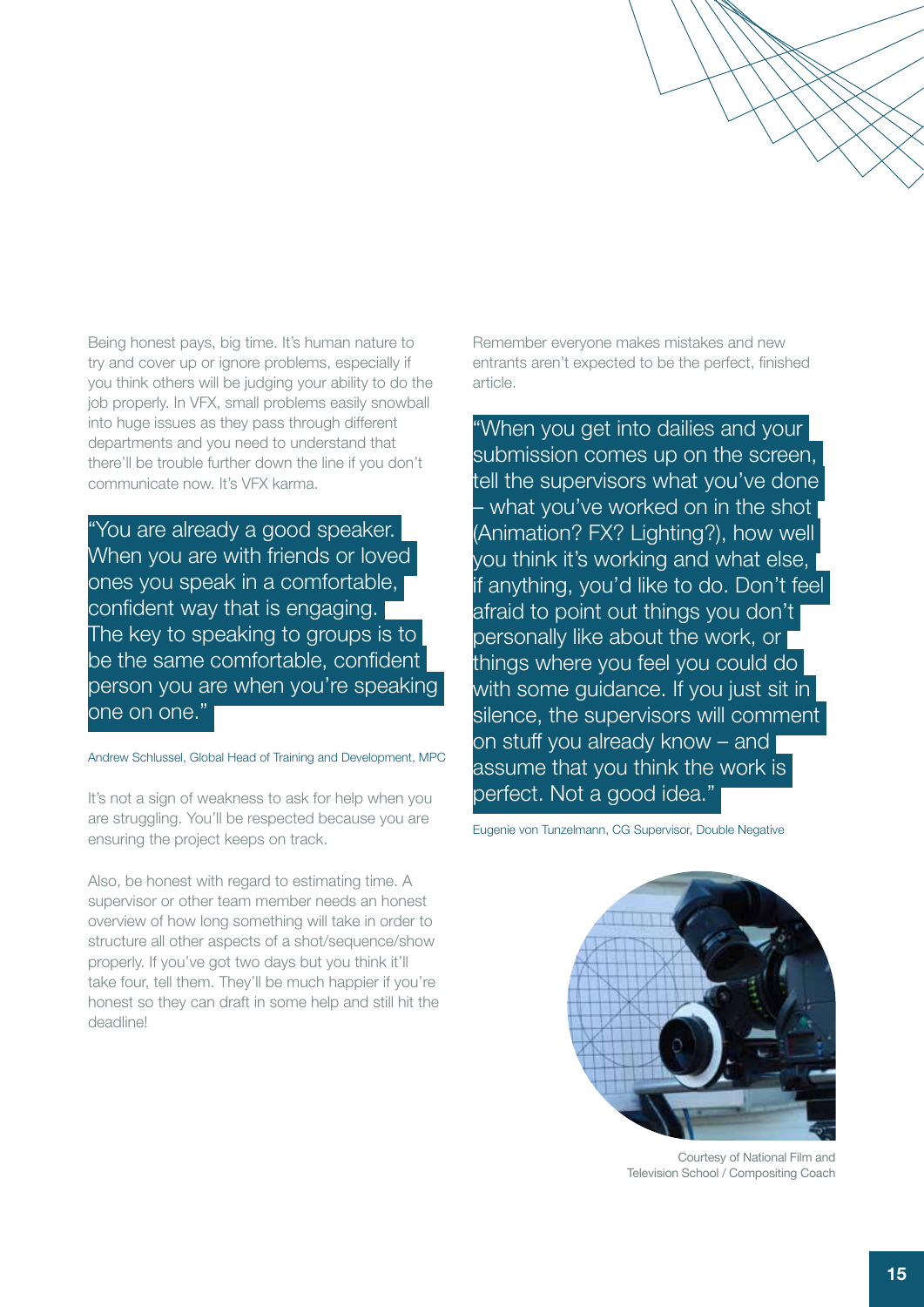### VFX AND THE PHOTOREAL: **IS YOUR DRAGON REAL ENOUGH?**

VFX is often about creating photoreal imagery, but only within the context of making the image believable and familiar within the world being portrayed. Gollum, Jake Sully, Davy Jones or Optimus Prime are believable because we feel they are photoreal within the world they inhabit, not because we've seen guys like them in the high street.

Believability is the key. A variety of image assets have to be integrated so they seem to conform to the same physical laws no matter how bizarre the juxtaposition. It all needs to looks like it was shot in the same camera. This not only means you need to understand the visual and motion cues that make something believable – and the tell-tale elements that deny an image's believability – but also you'll often need to draw on a vast array of cultural references and the 'collective imaginary'. For instance, we all have an idea of what a fairy castle or a fire-breathing dragon needs to consist of, even though we've never seen one. Everybody carries an image library in their head of culture references and you'll need to tap into this from time to time.

Realising what works visually and how to mimic it are core skills across VFX. Why does something look real or 'right' and what factors are involved? Sometimes we see pictures on screen that instinctively don't look right and this can have dire effects when watching a film. Suddenly we 'opt out' of the illusion and become overly critical and nit picking.

Mimicry starts with observation. You should start by scrutinising and analysing natural phenomena. Light, colour, perspective, the physics of the everyday. Consider how much your work could be improved by paying attention to natural atmospherics, the interplay of light and surfaces, careful observations of shadows

and reflections outside your window right now. Observe elements like mist, heat haze or refraction and think about how you might apply them meaningfully in your CGI shots to help fool the eye of the viewer. Use your eyes before you use your computer!

Think about why certain scenes or shots create an emotional impact. How does the use of light, colour, perspective and other elements denote emotive conditions like fear, doubt or happiness? Being a good artist means using these cues to improve the shot and give it life – even if it's a zombie.

"For the most part, everything we do needs to be photoreal. All too often we try and remember what something looks like instead of going to the source – nature and the real world. Photo, video and live reference will serve us well as we try to recreate the world around us. However, a touch of movie magic may also be required to transform our shots from the ordinary into the spectacular."

Matt Leonard, Lead Lighting Instructor, MPC

"When you learn how to be a feature film compositor, you will be learning how to become a forensic forger of photography and cinematography."

Ian Murphy, Training Lead, MPC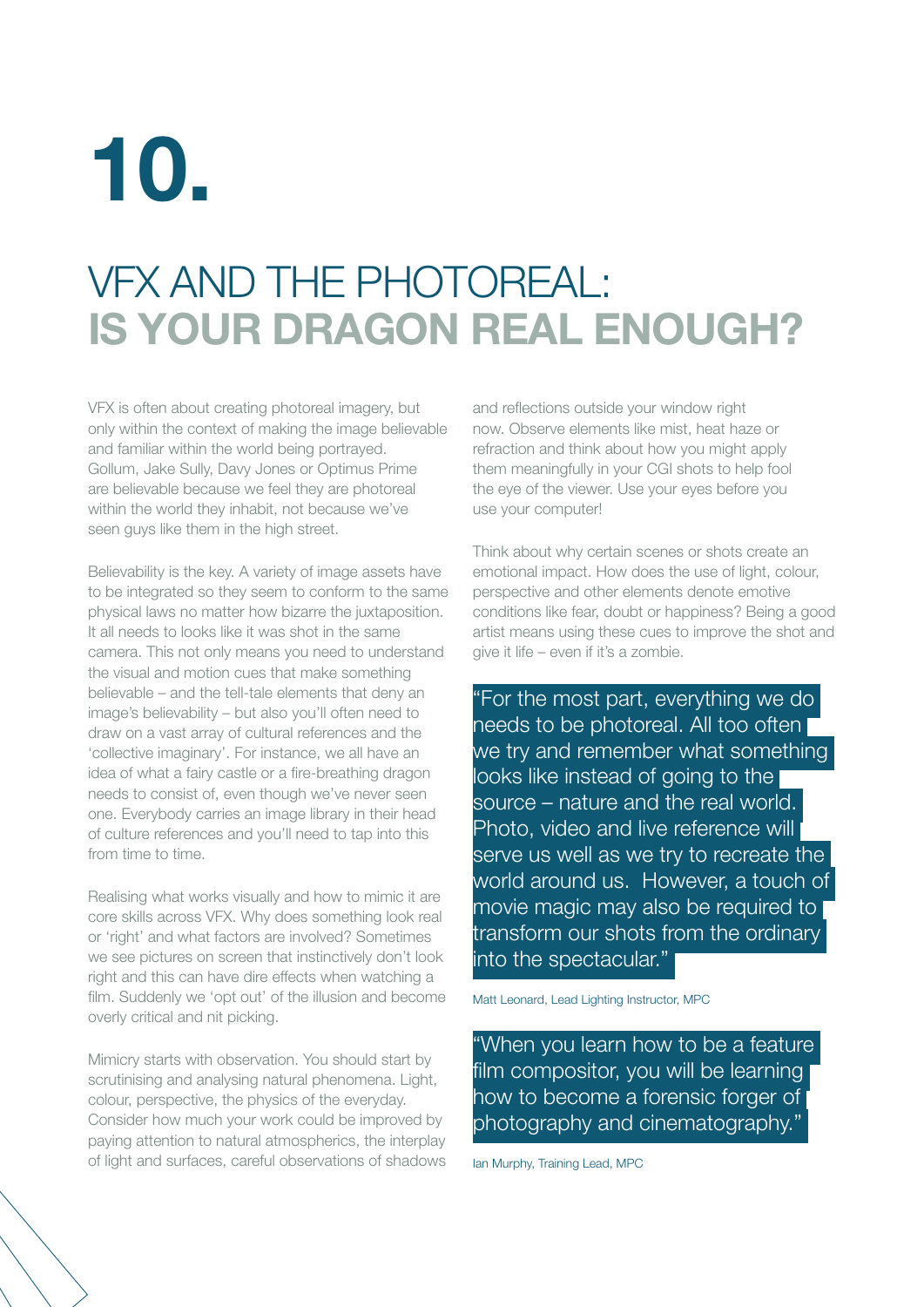"Believable VFX are all about constant observation. That new explosion may look really cool, but the public have an innate sense of what looks right or wrong physically. At some point the VFX can become noticeable and can detract from the story."

Jason Harris, TD FX at Double Negative

"The hardest animation to do is that of a human; even harder is to give performance to a face. We are all 'programmed' from birth to understand the subtlety of emotion, intention and visual language through the face, without dialogue, as reading it wrong can be a life-or-death situation.

Even harder is to accomplish this in CG and apply it to a well-known actor that many throughout the world are used to seeing over and over again. Recreating a young Arnold Schwarzenegger in full CG form is what we had to do for *Terminator Genisys*. Doing so meant animators, modellers and riggers who had great understanding of facial muscle structure and performance painstakingly analysing various footage selections of the actor in order to bring the CG version to life."

Greg Fisher, Global Head of Animation, MPC

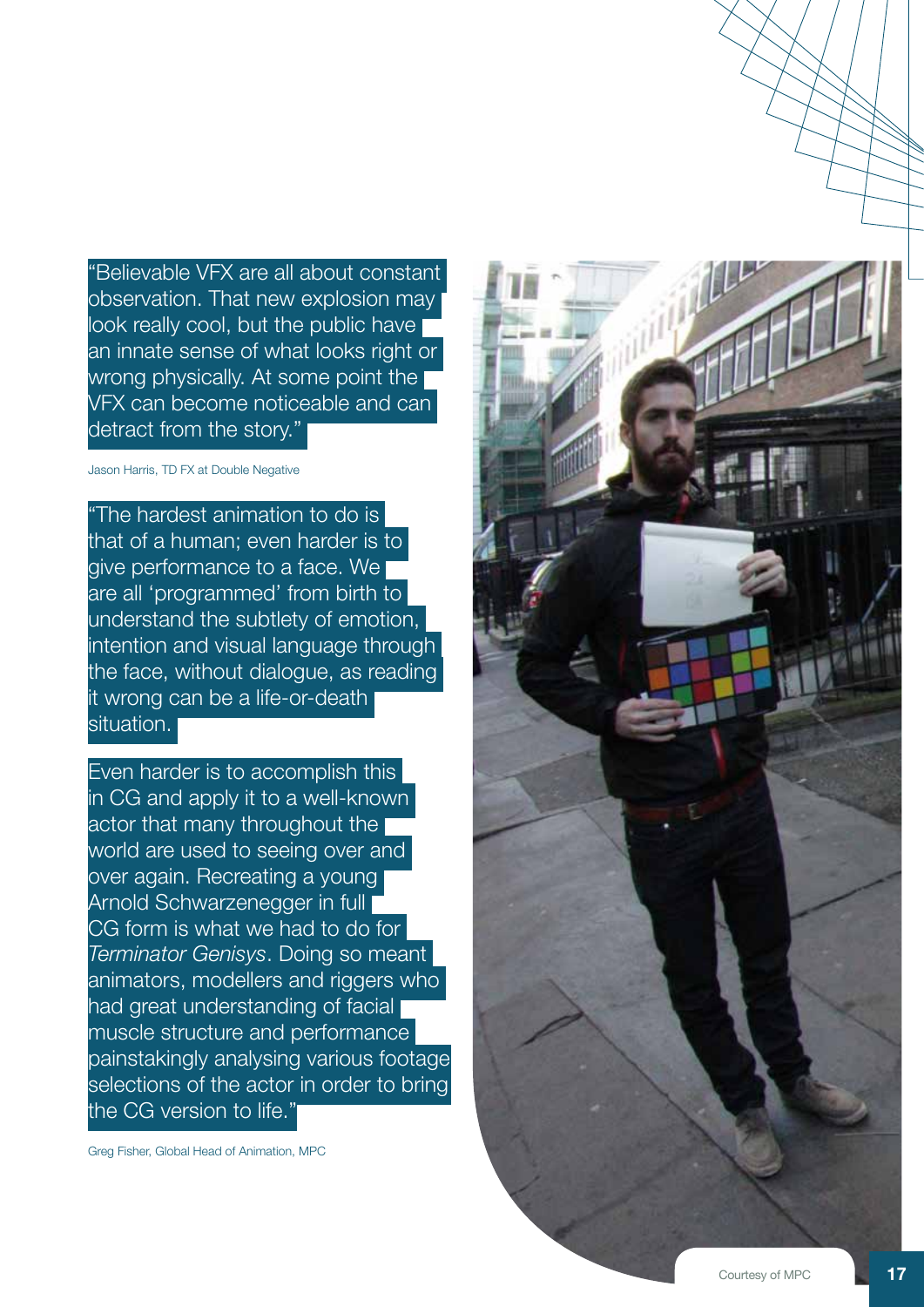

### TAKING PICTURES

Get off the computer and look through a lens. Get a camera and get out there! Whether it's an old Nikon or your smartphone, you can get so much from looking through the lens and observing the world around you.

The art of photography helps you to look at surfaces and be sensitive to how light and shadow effect an image and – importantly – what a certain kind of lens can contribute to an image.

Don't feel you need to shoot anything exotic – there's no need to take a plane anywhere. Observe people, natural forms, even things on your street. Try photographing examples of the interplay of light on objects, how colours clash or match, how framing and focus can change how we feel about what we see.

"Study the world around you through drawing and photography. Artists who try to understand as much as they can about why things in the real world look and move the way they do are much more able to recreate them with a computer."

"Photography is never perfect. Knowing how to appropriately degrade CG images to make them look like they were shot through a lens is what will take a shot from 95% done to being signed off."

Anthony Smith, VFX Supervisor, Framestore

"Whether you're a lighter, texture artist or compositor, taking pictures and understanding how your camera works is a must. At the end of the day everything goes through a lens, be it real or digital and understanding depth of field, shutter speed, aperture, composition and framing will massively help your day-to-day work."

Matt Leonard, Lead Lighting Instructor, MPC

Anthony Smith, VFX Supervisor, Framestore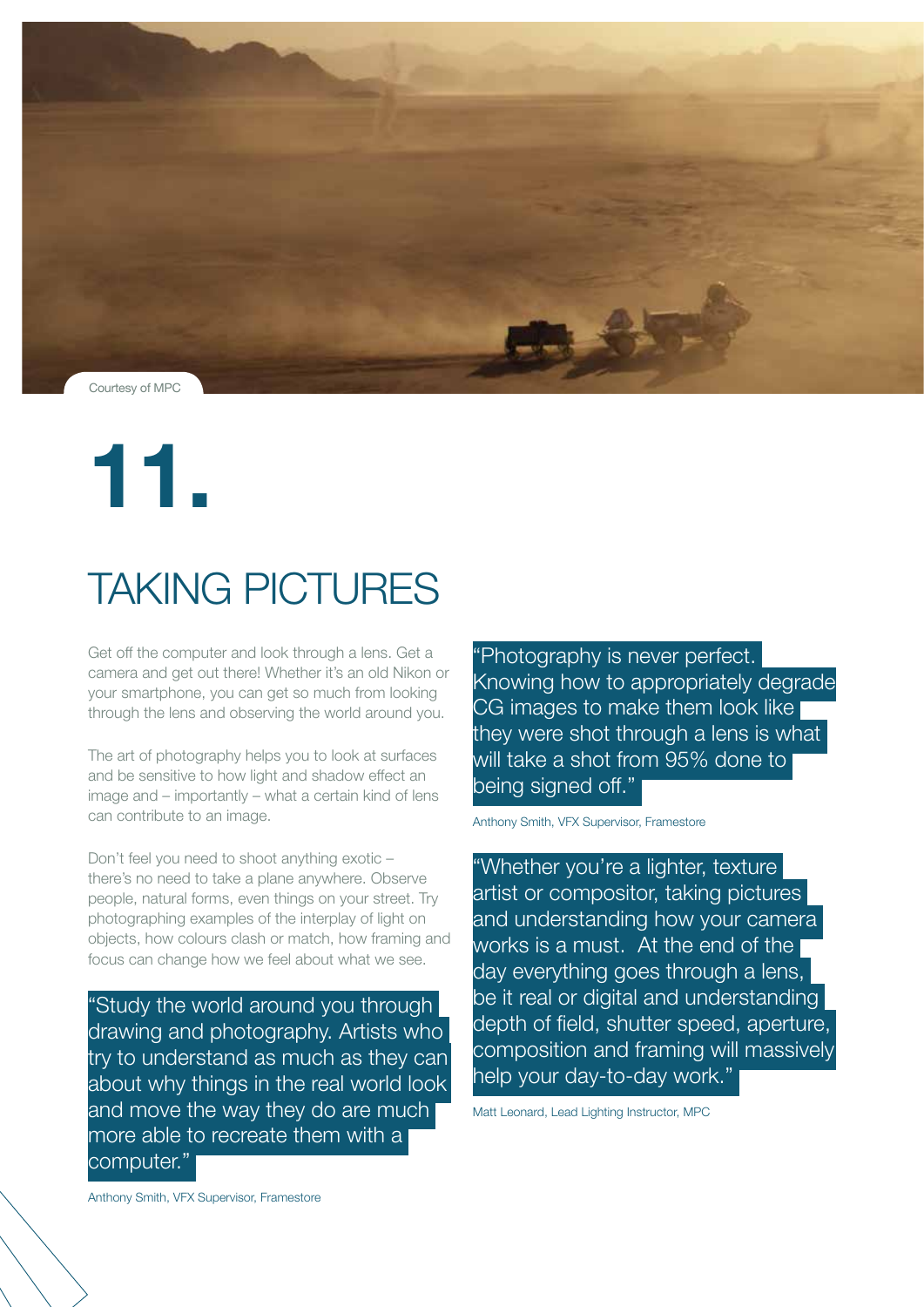

### LOOK BEFORE YOU LEAP

New students often feel most comfortable diving straight in to the software to create work but without thinking ahead this often leads to calamity or unforeseen compromises later down the line.

Take a leaf out of industry's book and always take some time to think through what you are about to embark on. Being able to look ahead and dissect both shots and tasks into constituent steps or elements is a highly prized skill that needs to be worked on and will save you weeks of work on your course AND improve the quality of your work.

Take rotoscoping as an example. If you impetuously set off roto'ing from frame one you would soon come undone. Better to do what industry does and lessen your workload enormously by breaking your shot down into a series of overlapping shapes that lead to more automation and less individual frame-byframe manipulation. Likewise, you can easily become entangled in a sprawling and inefficient composite if you don't think through how you might build it beforehand.

Also, why not plan things on paper before you start? This can help you get your ideas composed and help you figure out tasks before you get too bogged down in technology.

There's no one 'correct' approach to most VFX problems – just ones that may be more efficient and quicker than others. Drawing or simple sketching can help you work things out faster.

"The main skill you need is the ability to look at the real world and re-use I observations. Artists have done this for centuries and it's no different now. That could mean observing the way surfaces behave in different lighting, or the way the face moves when talking. This should be the basis of everything you do – rather than being led by particular software to work in a certain way, you should have a goal and make the software do what you want it to."

Dave Cook, Head of CG, Jellyfish Pictures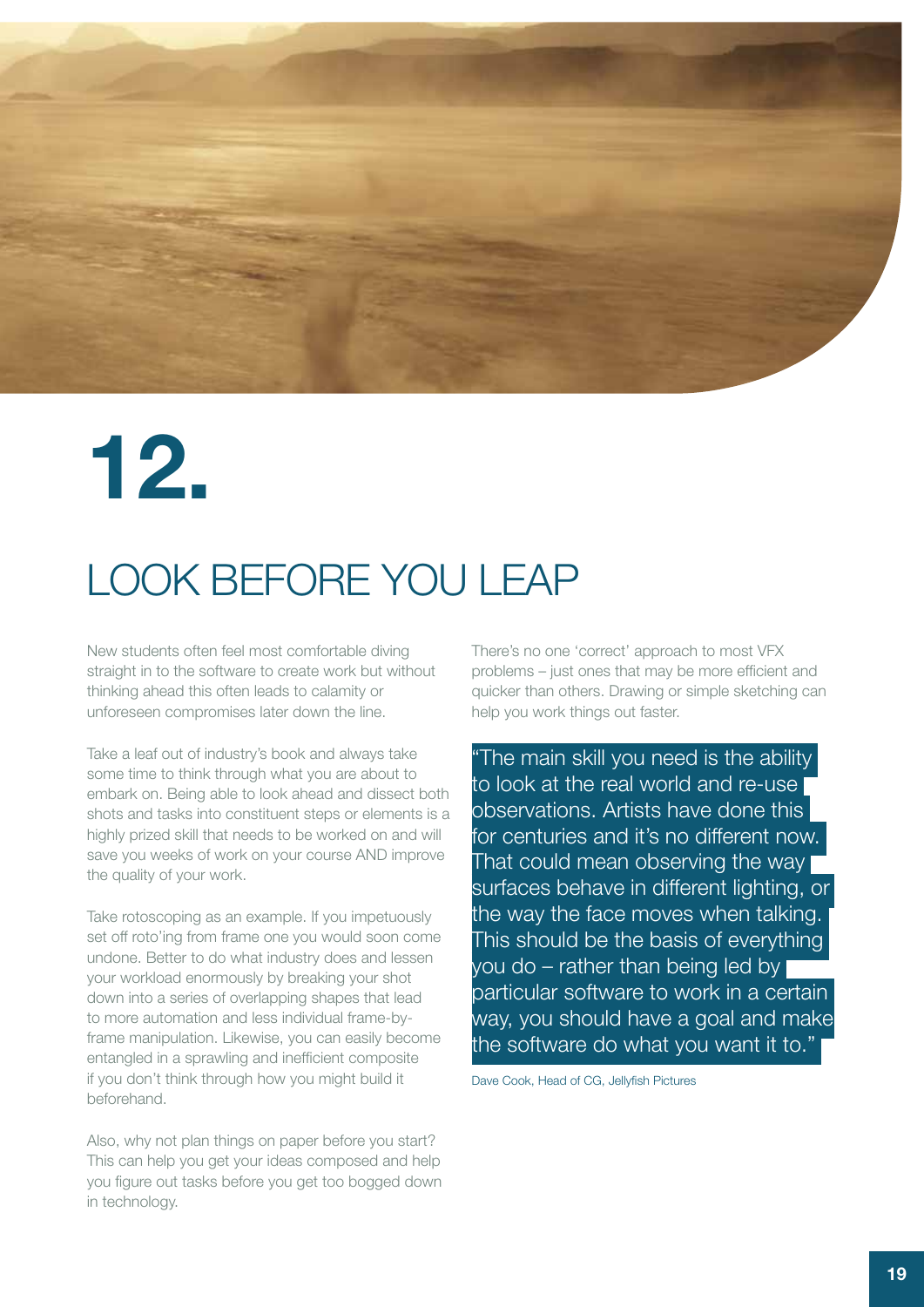

## **13.** DON'T WAIT TO BE TAUGHT

A VFX world tends to be a freelance world, so be aware of technological changes – keep yourself up to date as you go. Be self-motivated and don't expect in-house training (although plenty of places do it) to solve all your training needs. Keep in touch with developments in your chosen field through magazines, internet forums and blogs, software documentation, company websites, even SIGGRAPH and scour YouTube and Vimeo for tutorials.

"Make use of company VFX breakdowns and industry resources to see who is doing what. You may not have the experience but you will have the understanding."

Anna Swift, Recruitment & Talent Manager, Framestore

We live in a world where you never finish learning and everyone in VFX needs to be proactive in keeping up to date. This actually can be great fun.

In quieter periods, never sit there waiting for someone to tell you what to do. Be proactive, find some meaningful work to do for the team and people will notice you.

"You'll often hear 'it's not the tools but the artist behind them' and that's true; however, an artist not knowing his tools can't be a good artist. Today VFX technology is moving faster than ever and keeping up can seem like a full-time job. Focusing in on a few key tools and learning them well is a very smart idea."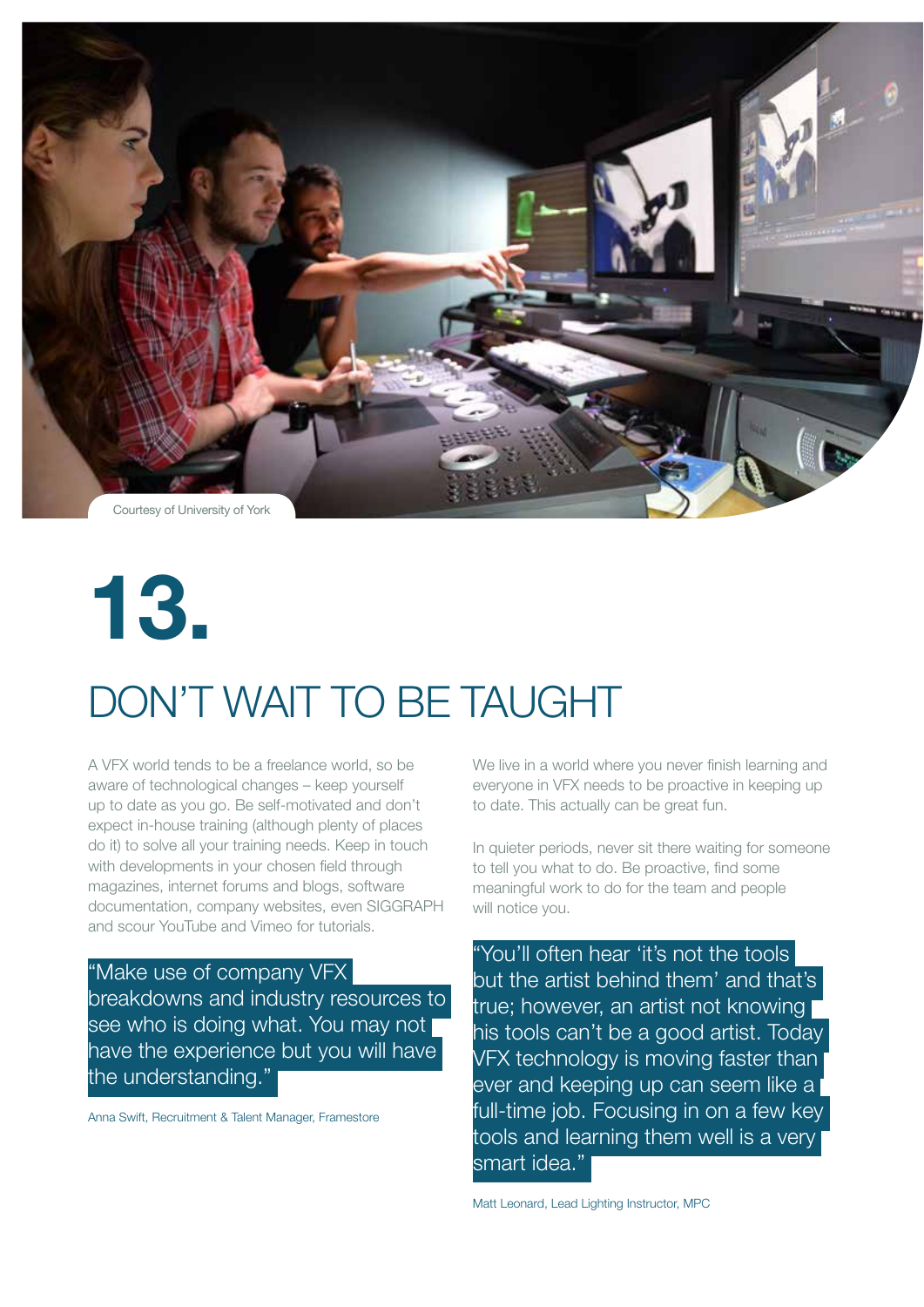### YOU'RE SURROUNDED BY EXPERTS

As a new entrant you shouldn't be scared to ask questions or admit you don't know something! Be forward – get info from others when you need it, instead of trying to hide what you don't know. It's not embarrassing to ask for information twice if you didn't get it at first. Your enthusiasm will be noted and your work will progress faster.

It's often useful to get to know different departments at work and to talk to those either side of the job you are doing to get an idea of what they need if you're not 100% clear.

Get to understand who around you has knowledge and expertise that you can tap into in order to get the task in hand done as quickly and efficiently as possible. It may be your line manager or superior, or maybe the person who's been working there for a bit longer than you. Ask respectfully and be sensitive to their workload – disturb them too often and their goodwill may disappear. Always read the manual or research problems online first.

One of the great things about VFX is you're rarely the cleverest person in the room. There's so much to learn from others. In certain companies there are leaders or department heads who you need to follow. Identify those with greater experience and use them as role models without bugging them!

"Do you spend ages sifting through forums or a few minutes asking your colleagues? In VFX, the crew you work with are often the best source of solutions to the challenges you will face. Ask them before you ask Google."

Anthony Smith, VFX Supervisor, Framestore

"As an FX TD I learnt so much from speaking to the software developers. That helped my understanding of the systems we use and this advanced my own work."

Rob Hopper, London FX Head of Department, MPC Film

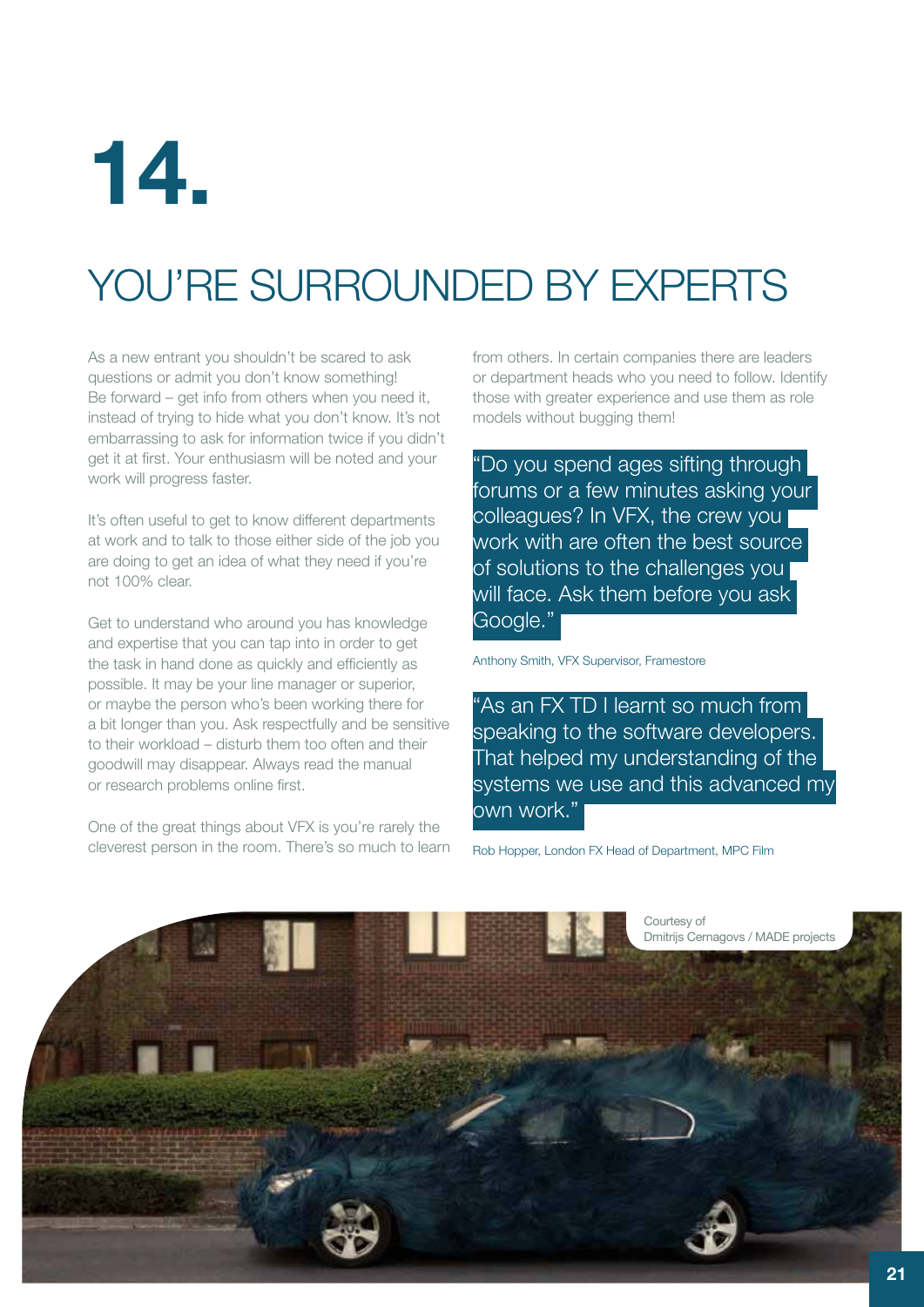LEARN THE VFX ABC

As with any discipline or sector, across VFX companies there is a shared language that enables clear communication of concepts and day-to-day processes.

Get to know this glossary mix of acronyms, technical terms, film language, camera and film set jargon (so what IS the difference between zooming and tracking in?), IT language and slang. If you want to get on in VFX, speak like the locals!

"Don't expect to know everything – sometimes even the experts don't. VFX is a dynamic industry in terms of software, technique and challenges. There are always people around you that have different specialisms and experience who will always help."

Stuart Penn, CG Supervisor, Framestore



*Everest*  Courtesy of Universal Pictures / Framestore.

## **15. 16.**

### VFX IS CINEMA, ART AND MATHS

…and you can get in via any route! Essentially you need a basic awareness of the elements of cinematography, art and/or maths (logic). These needn't be qualifications – if you haven't studied all of these it's not necessary – but an intuitive awareness and talent in any of these areas is a great start.

However, if you are not that curious about how screen media like films, TV programmes, animations or commercials might be constructed and don't enjoy analysis, opinion and deconstruction of these, VFX might not be for you, whether you're a science or art graduate.

It's useful to also have an appreciation of all sorts of photography and painting – from which you can learn composition, balance, chiaroscuro, framing, implied motion and other concepts. Photography can help you observe and frame what is real and painting can help you appreciate what it takes to replicate and suggest reality.

"I came into VFX via a maths route and was really surprised to realise how valuable maths is in VFX - it's been a really solid foundation for me, firstly with the logic needed in programming and also understanding the physical world we try to recreate."

Lucy Salter, 3D Artist Manager, Double Negative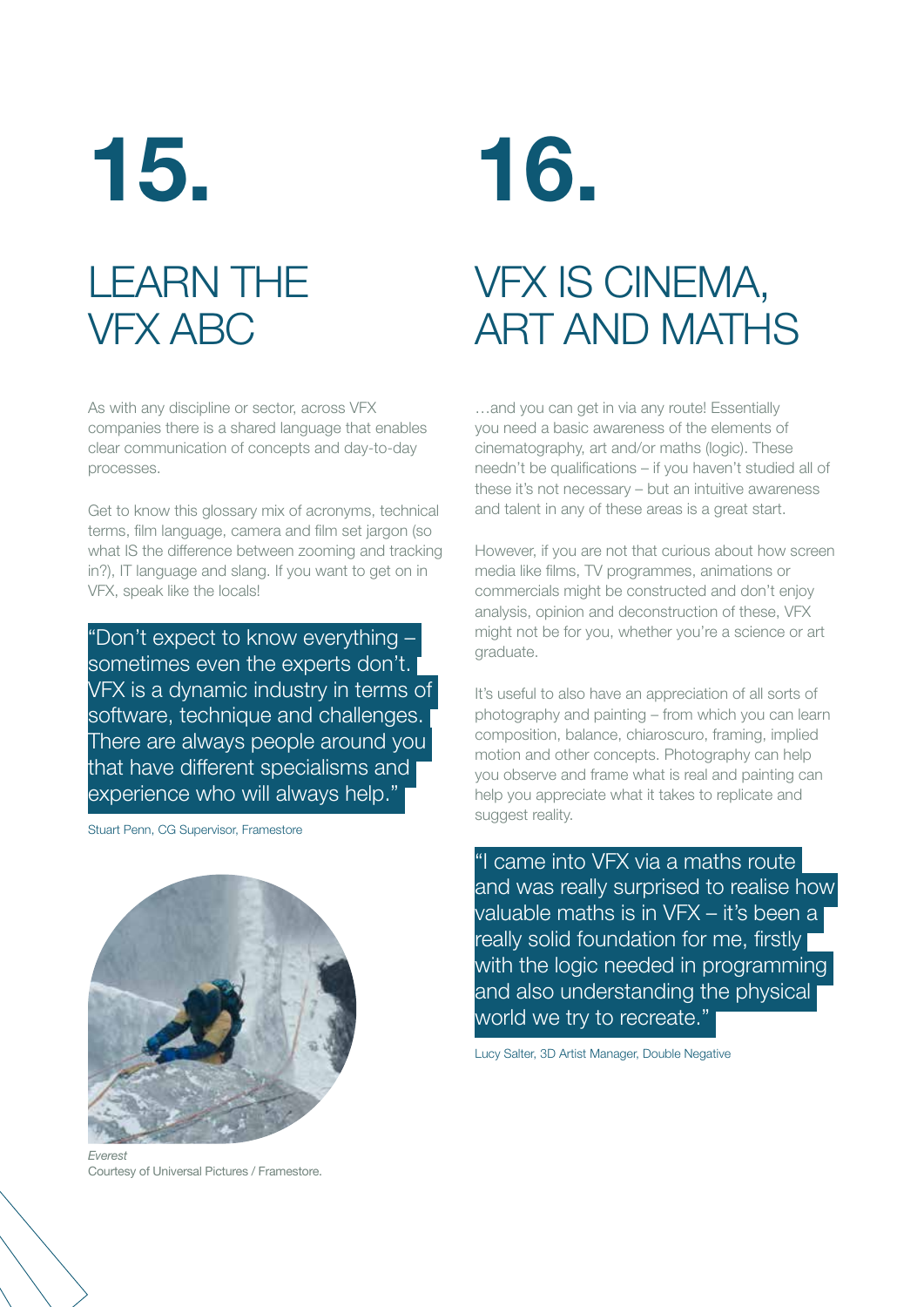### MATHS? THAT'S NOT WHAT I EXPECTED

If you're an artist, don't worry – maths isn't essential (just as good drawing isn't essential for a programmer) but an appreciation of what you can achieve with maths will help you bridge the artist-techie gap.

"I think one of the most amazing pieces of maths that we work with in computer graphics is the transformation matrix. There is something magical about the fact that you can run a physics simulation on a bunch of little points that we call particles and at the end of the simulation you can 'ask' each particle for the information you need to correctly not only position, but also orient a piece of geometry onto it. This is how you get pieces of an exploding building properly moving through space and how you get debris tossed by a storm at sea to behave correctly. Not only is it embarrassingly easy to use, but the underlying maths really is quite elegant."

Daniel Maskit, FX/Pipeline Supervisor, Double Negative

It's really about thinking logically. A bit of mental arithmetic can help you work out how mattes work, for instance. If you are into maths, our VFX advisors emphasised the importance of trigonometry, but also matrices, vectors, applied mechanics and basic algebra as examples of what is useful, as well as basic scripting.

It was also mentioned that a bit of knowledge about physics will help with 3D particle systems too.

"Understanding what the computer is doing internally (matrices, vectors, etc.) is as powerful as knowing how to mix colours and choosing the correct brush. Even a basic knowledge of the mathematical concepts will help you become a more powerful user of VFX tools."

Tom Reed, Global Head of Rigging, MPC Film



Courtesy of National Film and Television School / Compositing Coach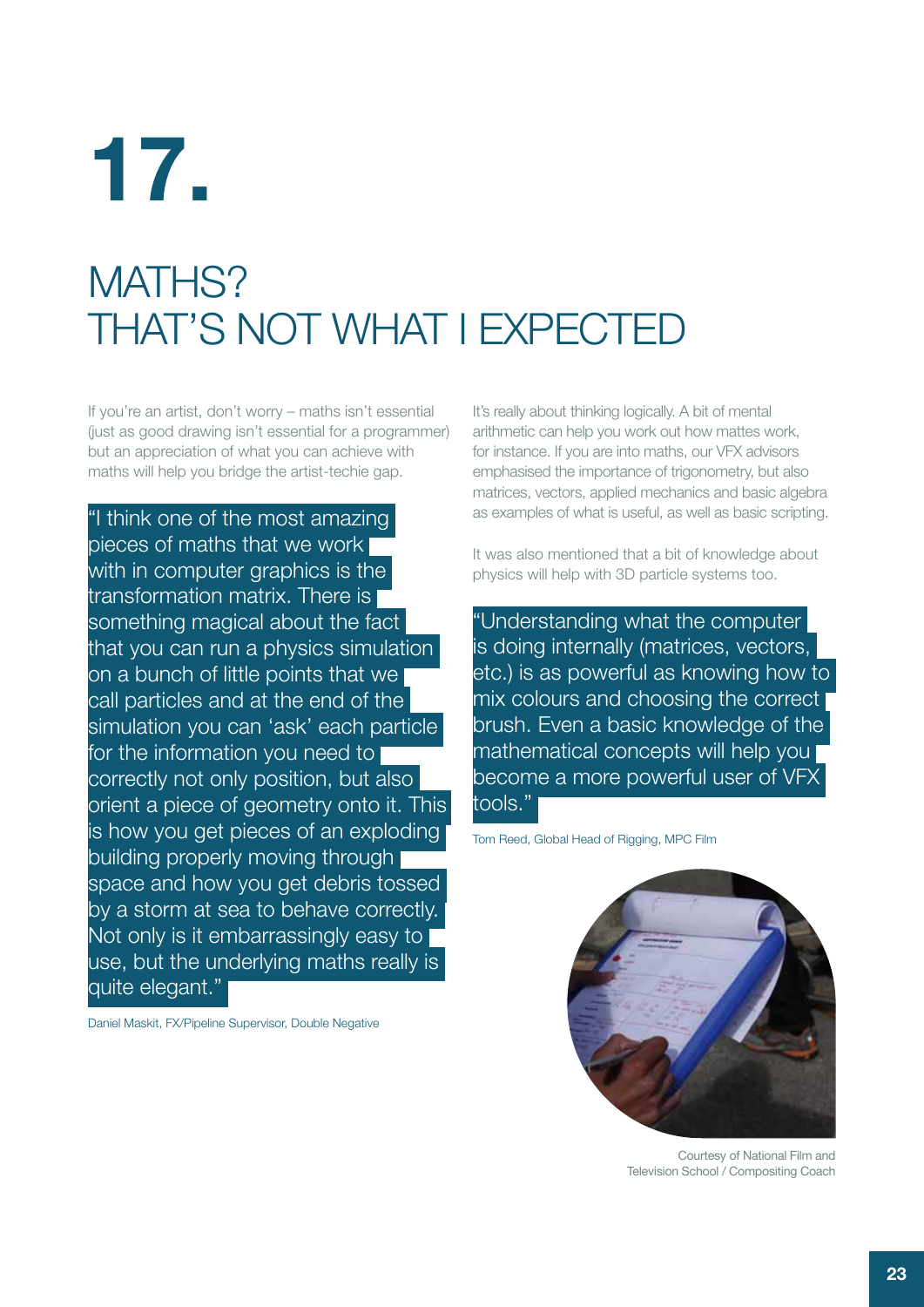### KNOW YOUR TOOL: **THE COMPUT**

Computer literacy with UNIX/LINUX is essential in today's VFX house to the level of having a working ability to navigate, rename, launch applications, move files, safely delete, understand and use symbolic links (shortcuts) and be able to configure your environment to suit the show and/or shot you are about to start work on.

In some roles it is desirable, but not essential, to have a working knowledge of Python, C/C++ or other forms of scripting and programming.

Some suggest a brief understanding of the components of a modern computer – the CPU, GPU, graphics card and their properties and a firm understanding of your local drive and its relationship to a server or network. Hopefully you know where your wallet or purse is – but do you know where your images are? They are just as important.

It's not just a case of knowing where your files are, but what they are called. They need to correspond to the file-naming conventions of your workplace. Idiosyncratic names may make sense to you, but not to colleagues who need to use your work later. You'll need to appreciate the importance of naming protocols, conforming to them and how versions are named. Build project folders and directories ready to allow revisions and changes in the future by someone else. Different workplaces have different ways of doing this, but they are all crucially important. It's vitally important to avoid the implications of incorrectly labelled/named/stored files and the potentially costly and catastrophic consequences of poor file management.

If you're interested in computers why not build your own as a side project? You'll save money and learn a lot and it'll take away the mystique and awe.

"We all love our Mac and Windows machines, however VFX for the most part runs on Linux. Learning it is not the nightmare you probably think it is and with a dozen commands under your belt you can do a surprising amount very quickly. So download your free copy of Ubuntu and fire up the Terminal!"

Matt Leonard, Lead Lighting Instructor, MPC

"I was so lucky to have a Computer Science degree. It taught me to think in a structured way, making it very easy to see how to construct massive pipelines to deliver complex shows, even without writing a line of code. Having the confidence that you can deal with any technical problem the computer tries to throw at you is invaluable – particularly as others see this and start coming to you for help. Then, before you know it, you start moving into leadership roles."

Gavin Graham, Head of 3D Department, Double Negative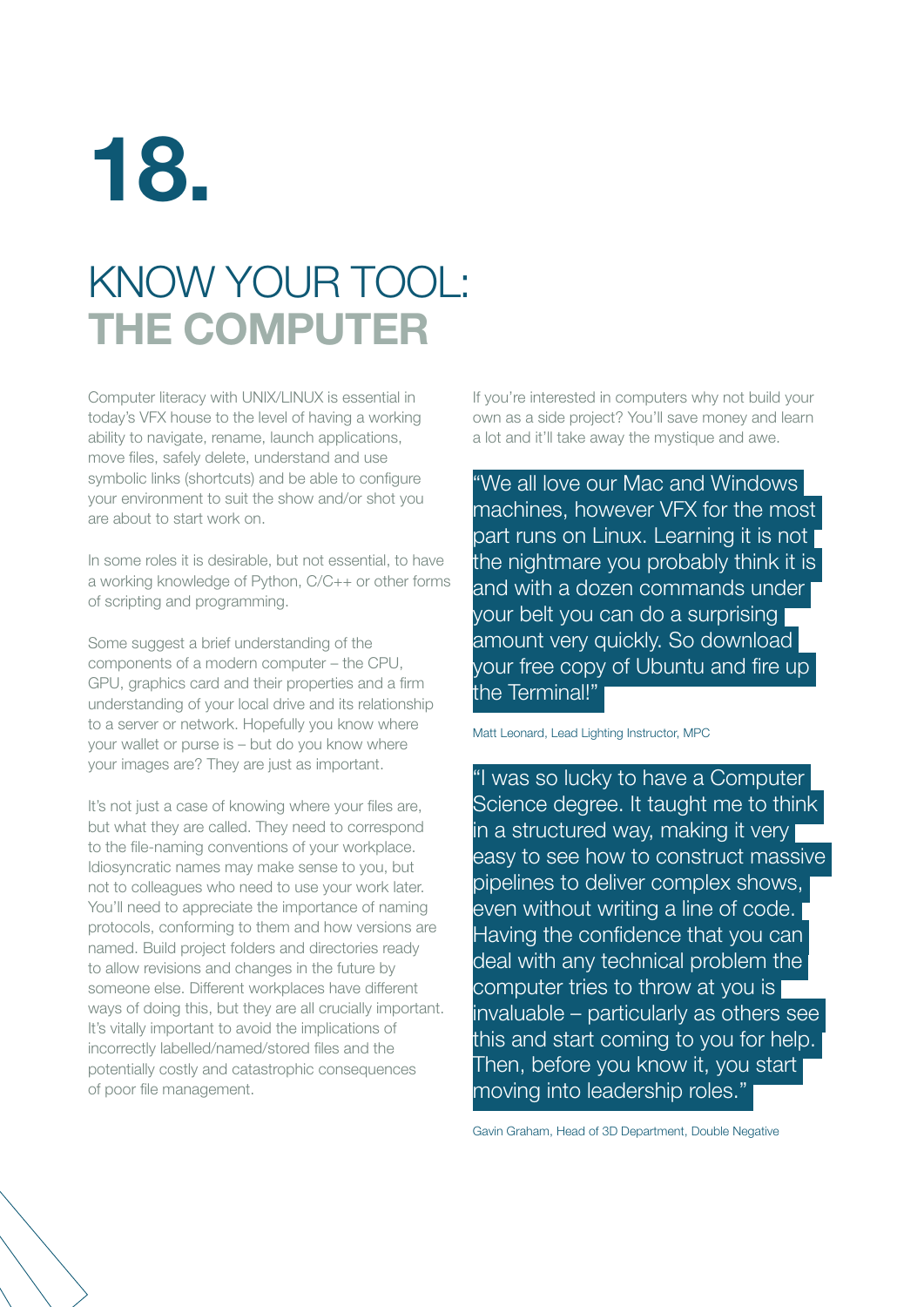## **19.** FILM THEORY?

Knowing a bit about film or media theory can be really useful if you can apply it to practice. Awareness of how narrative structures and cinematic grammar impart meaning can be useful.

Great filmmakers know that different camera, lighting and editing decisions can communicate powerful meanings and emotions and in the films, TV shows and photography you watch you should start to

question why things are shot the way they are. Look at the shots and cuts in films at the cinema – why do they work? How are the colour and lighting references working to promote the story? How are your emotions manipulated? Look at the framing and composition in successful photographs – where is the eye being guided? You'll find you can use this same skill to heighten your VFX work.

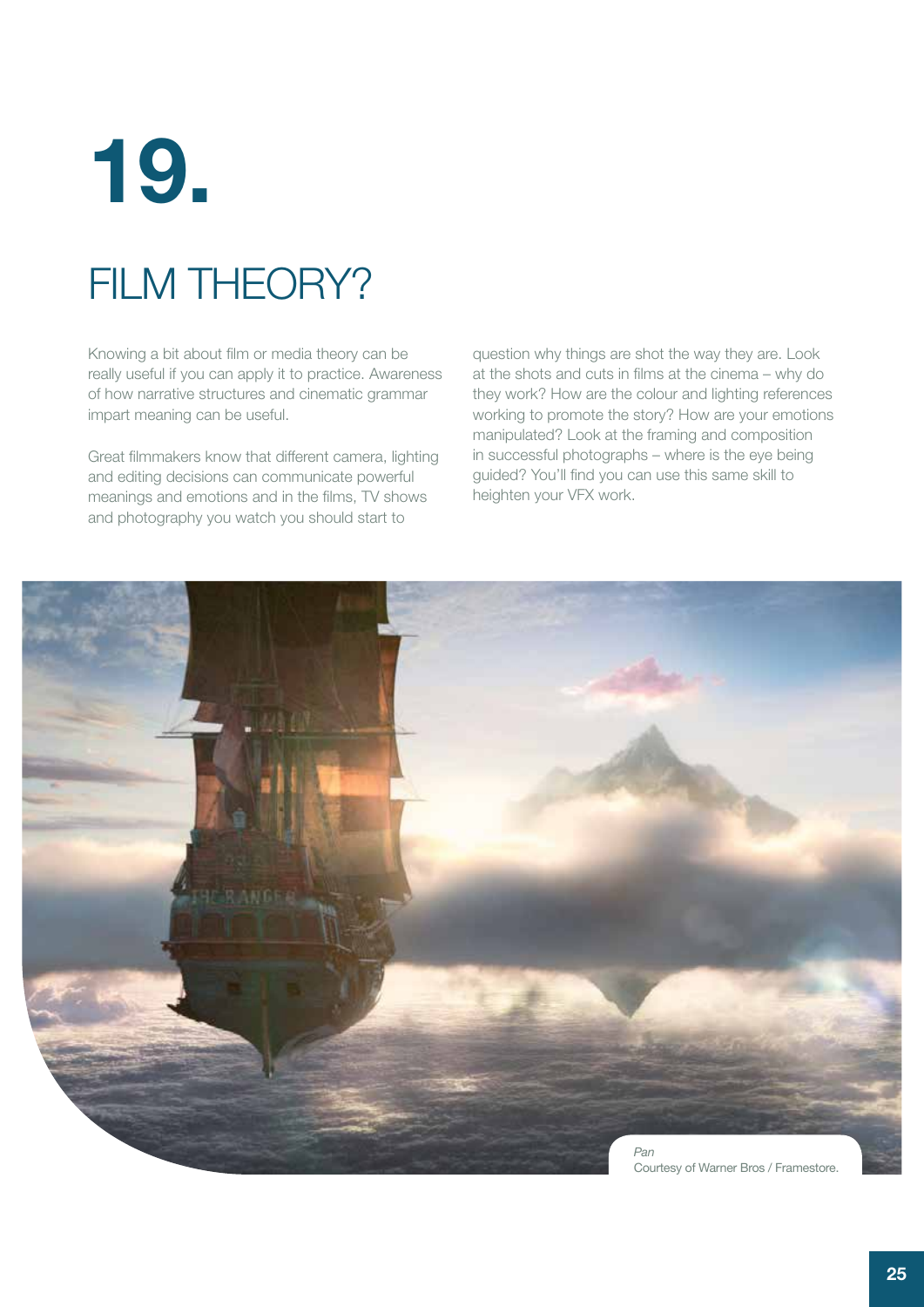### **20. 21.** VFX IS NOT NEW

VFX didn't start with a galaxy far, far away. It has a pedigree stretching back into early photography. Like any discipline, you can learn from the past. A sense of pre-digital VFX history and context can help you understand where we are now – culturally as well as technologically – and can open new insights into current practice.

"Despite popular belief, the VFX industry did not start with *Star Wars* in 1977. Movie effects go back to the early 1900s and more generic effects even earlier. Understanding this history will help with your present and future. So giving a little time to understanding things like optical effects, miniature photography and traditional glass matte paintings will go a long way to making you a better artist."

Matt Leonard, Lead Lighting Instructor, MPC

### THE ART OF THE EDIT

Although your work in the industry is usually shotbased and so you are removed from the wider view of the sequence or scene you are working on, or how it might fit into the story arc, a knowledge of the principles of editing (note: we don't mean editing software) will stand you in good stead as you progress through your career.

Having a feel for how the construction and pace of different shots can engage a viewer and imbue tension or meaning is a bankable skill. It will also help you appreciate the job of editorial staff within the VFX workflow and how shots you have been working on can suddenly be modified or dropped.



Courtesy of National Film and Television School / Compositing Coach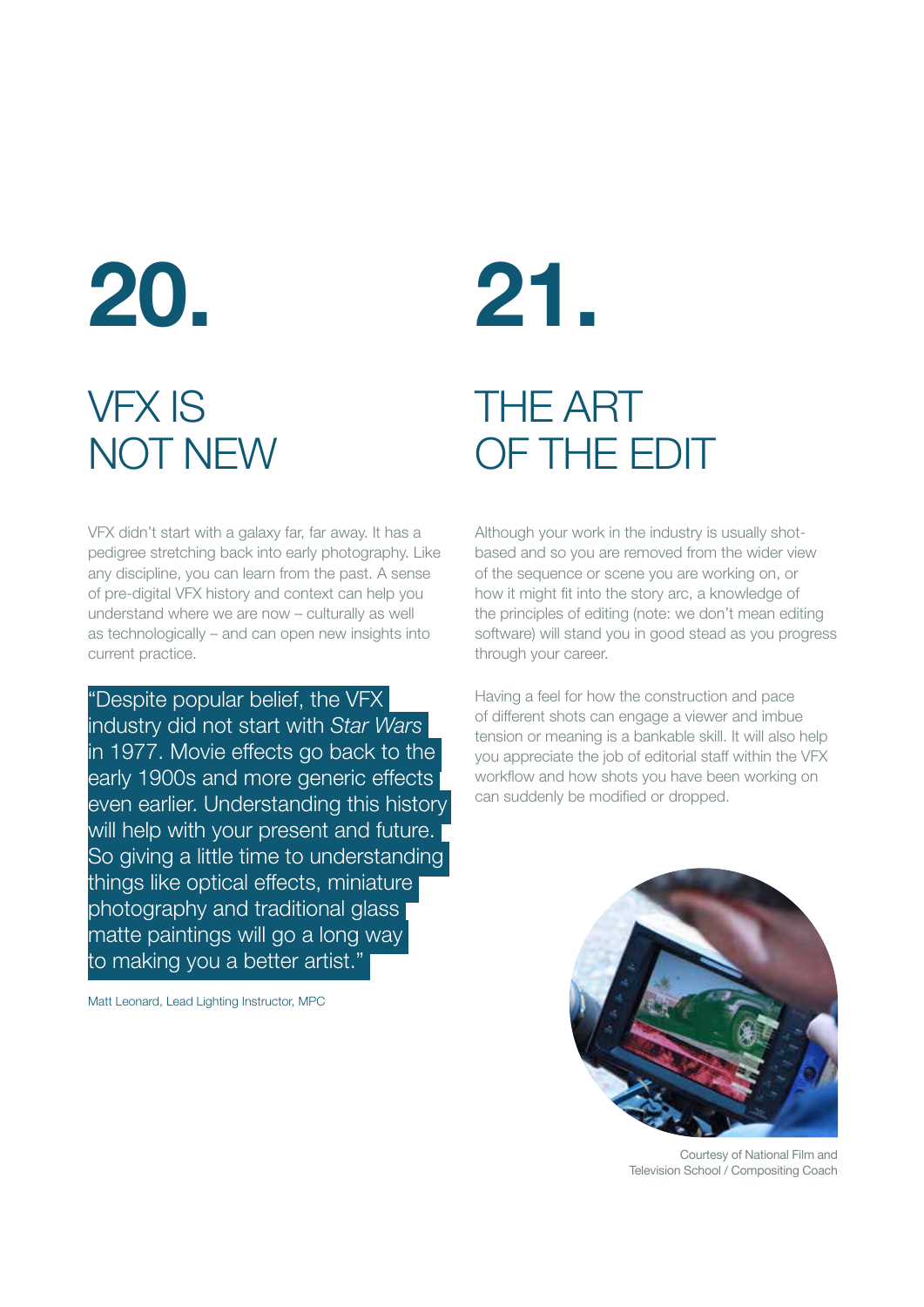

### STYLE AND VISION

VFX is proliferating and not everyone wants to work on a small section of a film time after time. There are plenty of indie filmmakers, animation directors, motion graphic designers, even games artists and architects using VFX techniques and software to achieve amazing images and styles. If these other paths interest you, start to develop your own style. Read up on graphics magazines and websites, watch the latest commercials from around the world, soak up style blogs and develop a look or signature. For commercials or promos, clients often want vision, ideas and stylistic flourishes. However stay adaptable – styles can become dated and outmoded.

"In the UK, you'll find VFX work in Cardiff, Bristol and Belfast as well as London. Take the opportunity to talk to visiting speakers from industry about the 'vibe' and culture at the different places they have worked in"

"The future? HDR (High Dynamic Range) is an interesting emerging display technology – coming soon to broadcast TV and cinema. This offers a real improvement in image quality with increased highlight range, deeper blacks and increased colour palette to give more realistic representation of real world colours than we've previously seen on 'traditional' display technologies. This could create opportunities for VFX studios to generate ever more spectacular images with greater impact."

John Frith, Head of Imaging, MPC Film

Ian Murphy, Training Lead, MPC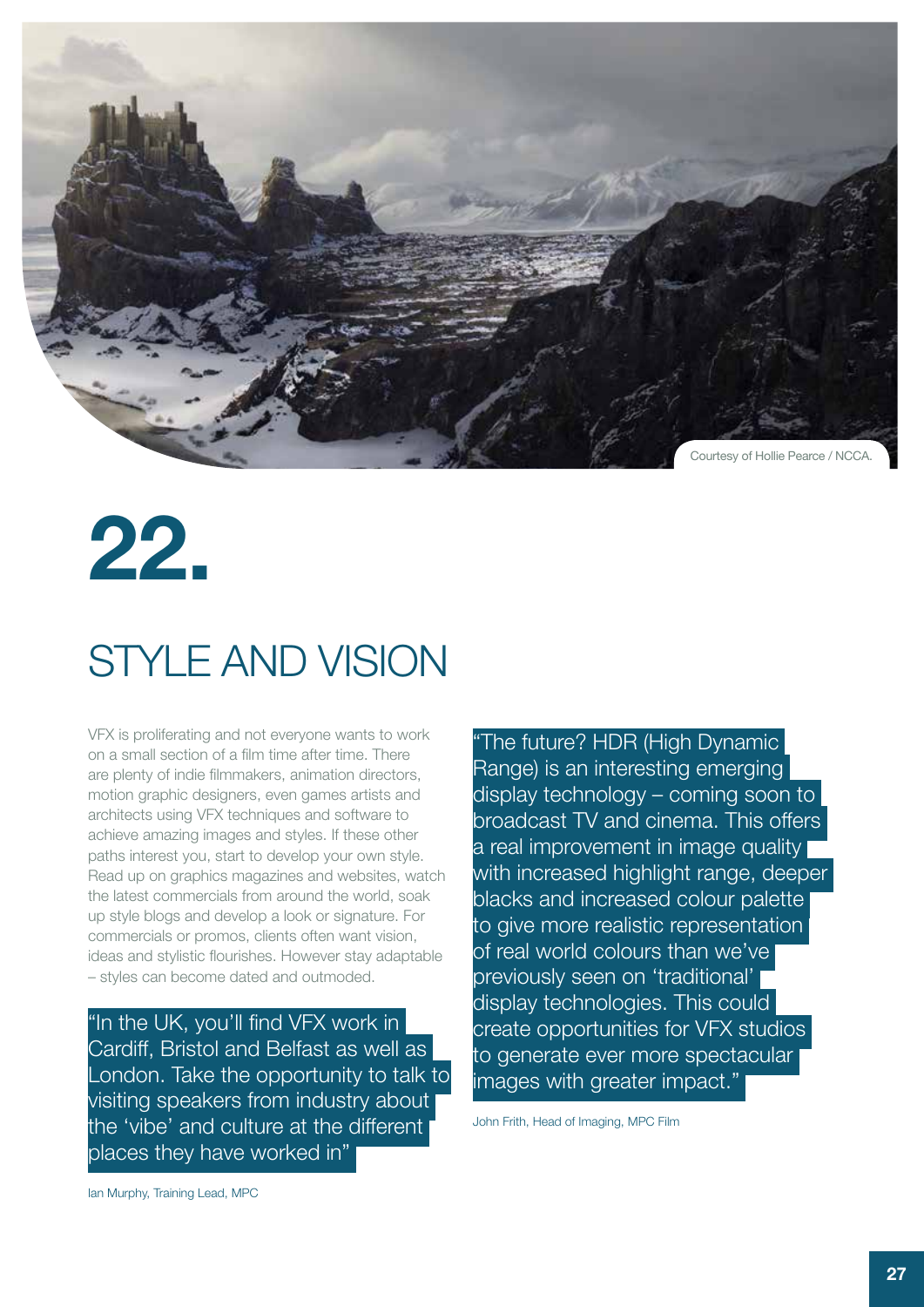### **OPTICS**

VFX is experienced through an organ with particular foibles, limitations and properties – the human eye. Understanding how the eye works, how it can be fooled and even directed to certain areas of the screen, is useful.

How our brain interprets light that enters the cornea is a subject in itself. They say the brain is the most complex thing in the universe, but an experience of optical illusions will quickly give an idea of how visuals can be misinterpreted. As an example, colours can appear different depending on other colours that surround them. Tones too. You can see this in visual tricks like the Cornsweet or Ponzo illusions. It's an important thing to understand for lighting, compositing and for matte painting.

Our advisors say a little research into how we see won't go amiss. But they do mean a little. It's not like you can trade-in your eyes for a better model (yet).



### REMEMBER TO HAVE FUN!

Most people in the VFX industry aren't sociopathic nerds who like to watch paint dry in their spare time. On the contrary, it's a very social industry. There's nothing like working together on great film or TV projects to make lasting bonds and friendships and as you move around companies you'll get to build an impressive social network. There's no work rivalry but a shared passion for VFX culture: film, comics, art, tech, humour. In some companies there are social clubs, Friday drinks events and even friendly sports competitions. There are also occasional celebration, wrap parties and launch events. By mixing with other staff socially at events you'll get to hear news and swap stories (while maintaining confidentiality) and build up a sense of what others in the VFX community are doing.

Whilst VFX isn't a 9-5 kind of job, everyone recognises that VFX professionals work better when they have an active social life. It's also good to celebrate when you've finished a tricky shot or completed work on deadline. Cheers!

Courtesy of Bradford University

"We always try to keep our artists involved in a wide range of social events. There's our softball team ( 'The Moving Pitchers', yoga classes, sculpture classes, life drawing lessons and various movie screenings and wrap events throughout the year. We share best practice with Tech Talks and every Friday take time to get together over a beer or two."

Jonny Vale, Marketing Manager, MPC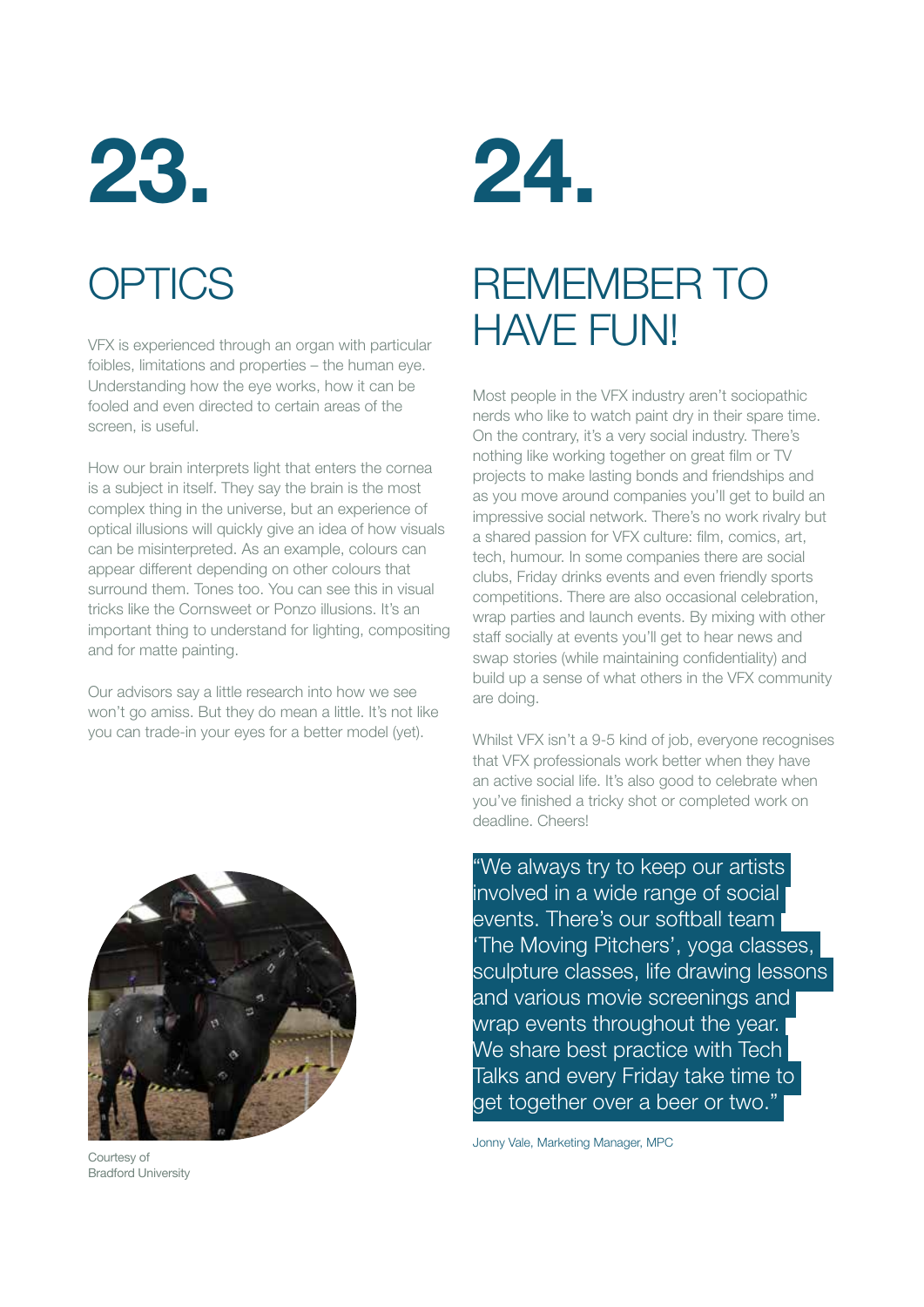

### NOW SURPRISE US

The history of VFX is still being written and relies on new talent to surprise us all. VFX has been surprising us since Alfred Clark's stop-action beheading of Mary Queen of Scots in 1895, through Méliès, Murnau and Lang to O'Brien's *King Kong*, Harryhausen's fighting skeletons, Trumbull's gravity-free atmosphere in *2001: A Space Odyssey* and through *Tron* and *Star Wars* into the digital era with John Gaeta's bullet time and John Knoll's *Avatar*.

But there are other low-budget surprises too – startling work like Uruguayan Fede Alvarez's *Panic Attack*, Alex Roman's *The Third and the Seventh* or Gareth Edwards' *Monsters*, or more underground hits like the video game lunacy of *Corridor Digital* or David Sandberg's *Kung Fury* that point the way to a new emerging VFX indie culture, beyond Hollywood studios and the mass global audience.

Now it's your turn to surprise us. We look forward to seeing what today's VFX students will create in the years ahead. Good luck!

"It's easy to think that all the key VFX milestones have been met and you're just a part of a well-oiled machine. However, with each new movie comes new challenges and the opportunity to help progress the industry forward toward a better tomorrow. So don't be satisfied with following the norm, think outside the box and maybe you'll be the next Dennis Muren | or Paul Debevec."

Matt Leonard, Lead Lighting Instructor, MPC

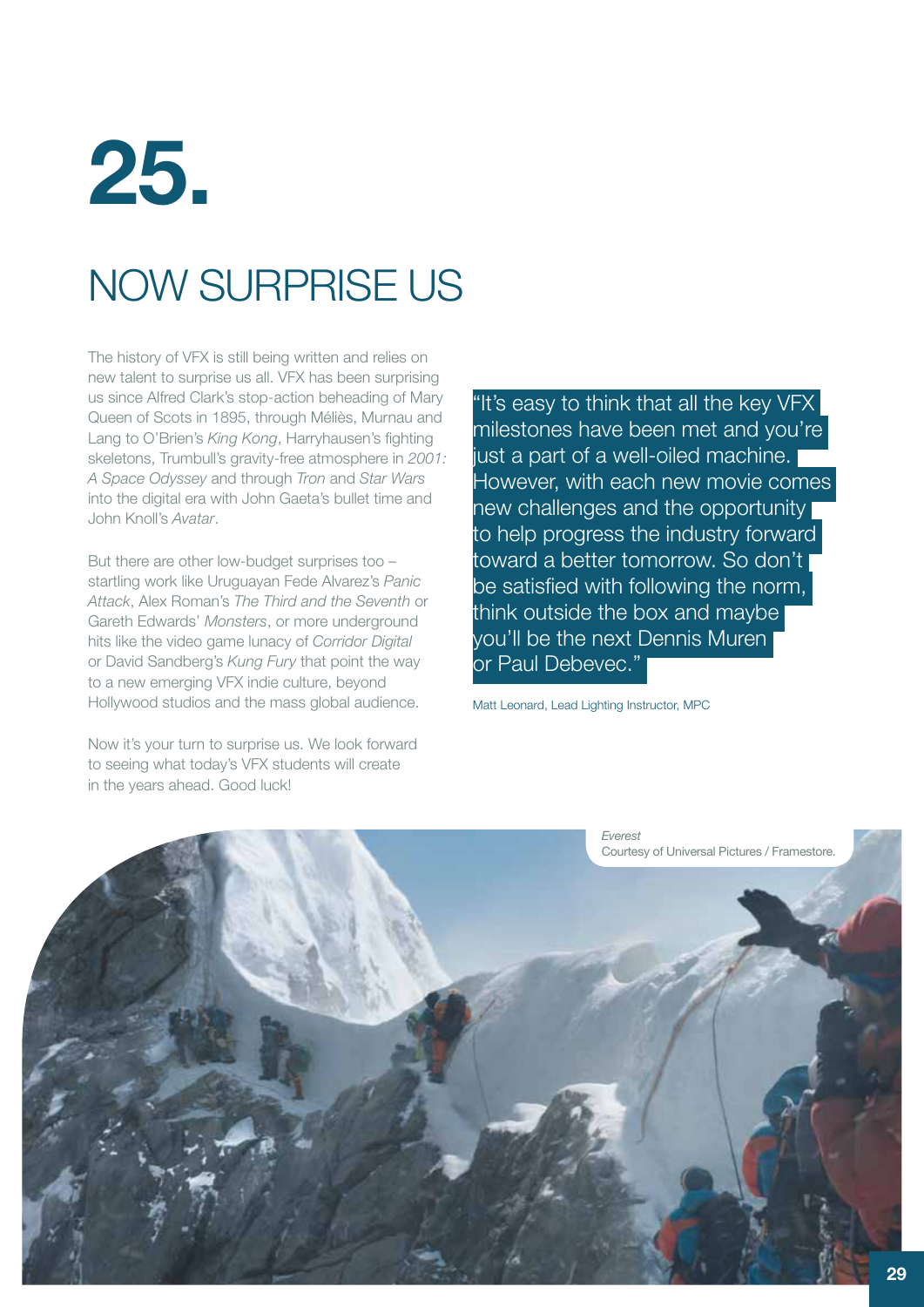### POSTSCRIPT 1: **A WORD FOR PARENTS AND GUARDIANS**

**Many of our industry advisors said their own parents didn't know there was a VFX industry in the UK, or didn't realise that maths, physics or arts backgrounds could get you a stable job with prospects in VFX. So we thought it would be good to compile some facts for your mums, dads, guardians or partners to reassure them you are on a great career journey and they should support you. Whisper these facts into their ear, or even better, show them this document!**

- The UK has a mature and growing visual effects industry – in fact it's the biggest in Europe and possibly second-biggest in the world.
- It's a busy industry with plenty of opportunities. Recent films you might have heard of where the VFX were done in the UK include *Guardians of the Galaxy, Ant-Man, X-Men, Avengers, The Martian, Man From UNCLE, Gravity*.
- Industrial Light and Magic (those people who made *Star Wars* when you were a teen) moved offices to London so they could take advantage of UK VFX talent.
- VFX is not all explosions and sci-fi monsters. There's VFX in some of your favourite TV. It's done so well you don't know it's there. *Downton Abbey, Mr. Selfridge* and many period dramas use VFX regularly.
- It's not all about film. Architecture is one of the growth areas for VFX skills – architects need to have computer-generated views of the buildings they design and these skills are very much VFX skills.
- Learning VFX skills is a good investment in the future and increasingly in demand in interior design and anywhere where visualisation is common – medical imaging, fashion, the motor industry. This isn't an obscure part of the entertainment industry – the digital skills you use are in demand in many creative jobs.
- The Government recognises how important VFX is for our film industry and has created tax breaks to ensure Hollywood uses our UK facilities. This means film studios such as Pinewood and Elstree are busy and the UK VFX industry has a strong future.
- There are great progression prospects many major VFX companies have top management who started as runners.
- We're rather excellent in the UK. UK companies won Oscars for VFX work in 2010 *(Inception)*, 2013 *(Gravity)* and 2014 *(Interstellar)*. We won BAFTAs for all these too, as well as for *Harry Potter and the Deathly Hallows* (2011).
- If your son or daughter really has their heart set on film VFX, it'll mean moving to London because that's where the film industry is centred. The magnetic pull is not so strong with other VFX areas – there are graphic design and small animation or video companies in many urban centres.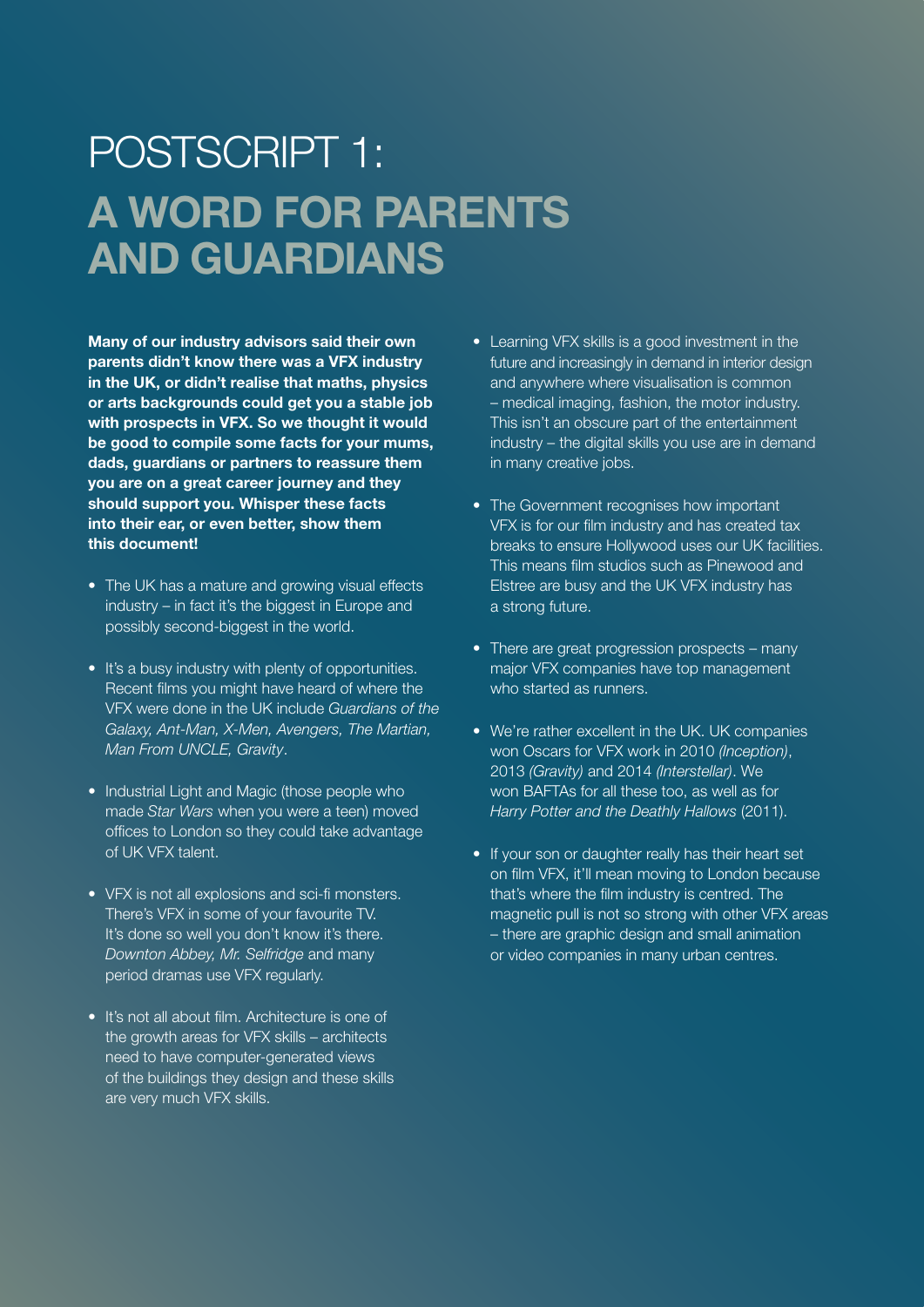### POSTSCRIPT 2: **SO, WHAT'S A PIPELINE?**

#### **A pipeline, as the name suggests, is the process that VFX work flows through to get from being an idea to a finished reality.**

Many people might be involved at each stage. Pipelines can vary in complexity, but the important thing for beginners is to realise where they fit in and who might be affected later by your work. Tiny problems can get amplified as a flaw travels through, so it's often good to know who your neighbours are and talk to them if you have any issues.



#### VFX Pipeline Chart courtesy of Jahirul Amin, Double Negative 3D trainer.